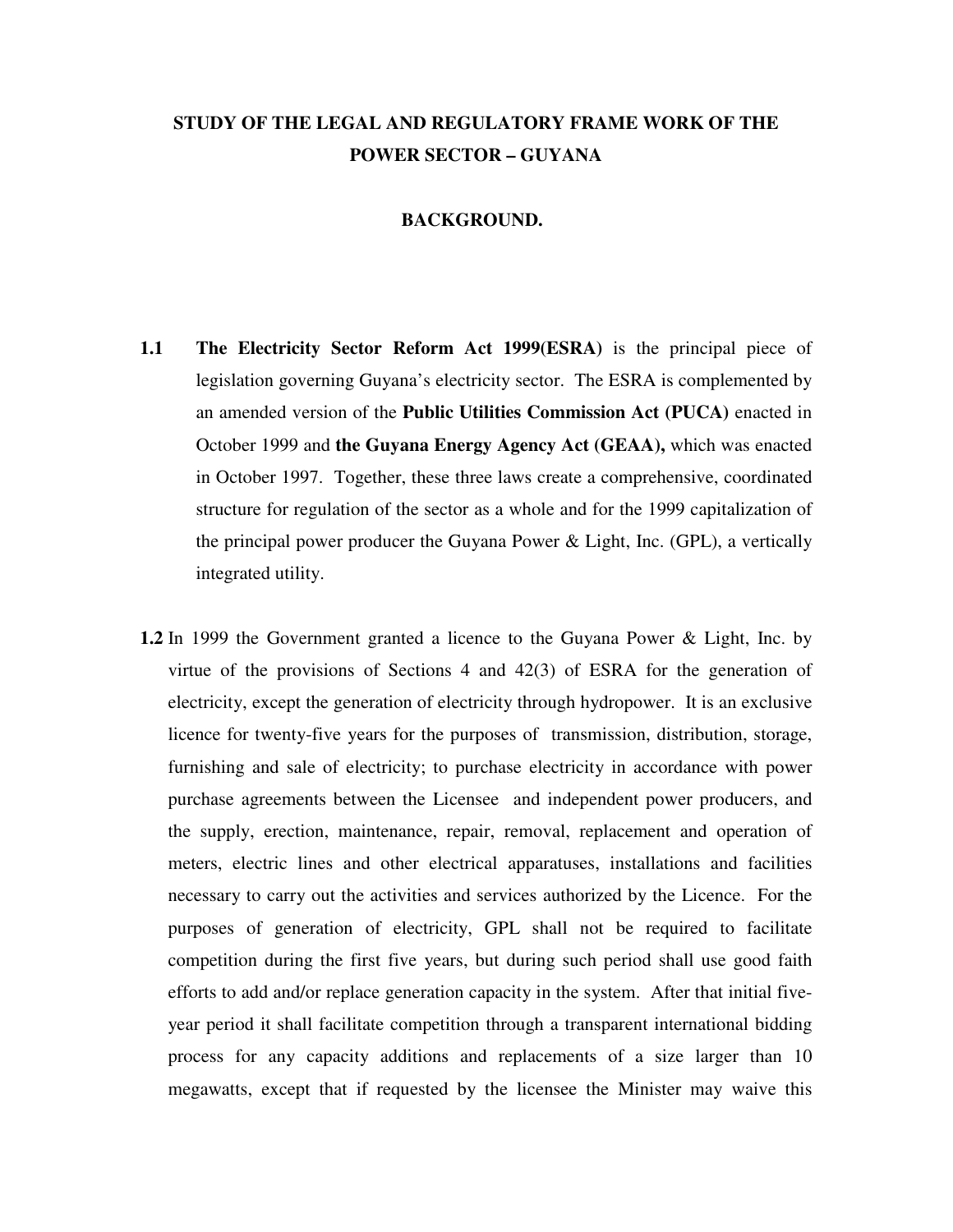requirement on a case by case basis, acting reasonably, with respect to proposed capacity additions or replacements which are larger than 10 megawatts and up to 20 megawatts.

**1.3** The Licensee shall enter into power purchase agreements with independent power producers licensed under the ESRA, for additions of generation capacity to the system, provided that such independent power producers generate electricity from alternative forms of energy using renewable resources and provided that such power purchase agreements (a) are on terms and conditions acceptable to the Licensee and are approved by the Public Utilities Commission, (b) reflect the principle that the purchase price payable by the Licensee to the independent power producer shall not be greater than the Licensee's marginal cost of electrical energy production, (c) allow for the economic, orderly and efficient development of the resources of the country, (d) are compatible with the national energy policy of Guyana and (e) will not cause undue hardship on the Licensee's consumers.

**1.4 Synopsis of ESRA:** This Act consists of four major Parts and three Schedules that comprehensively reform the electricity sector. Following a preliminary **Part 1** that provides definitions of the terms used in the Act, **Part II** speaks to the requirement for licensing suppliers of electricity, both public suppliers (who provide electricity to consumers on a grid system) including independent power producers and private suppliers (such as individuals and companies that supply electricity to themselves and others in their immediate vicinity). **Section 3** stipulates that a person shall not supply electricity to any other person, or to any premises or geographical area except in accordance with the terms of a licence granted under Section 4, **but a person shall not be required to obtain a licence under Section 4 or an exemption under the section if he supplies electricity solely to himself, and not to any other person: Provided** that such person has filed a report with the Minister and the public supplier in whose authorized area such person is supplying electricity to himself, on a form to be prescribed by the Minister**.** The procedure and authority for granting licences are also detailed.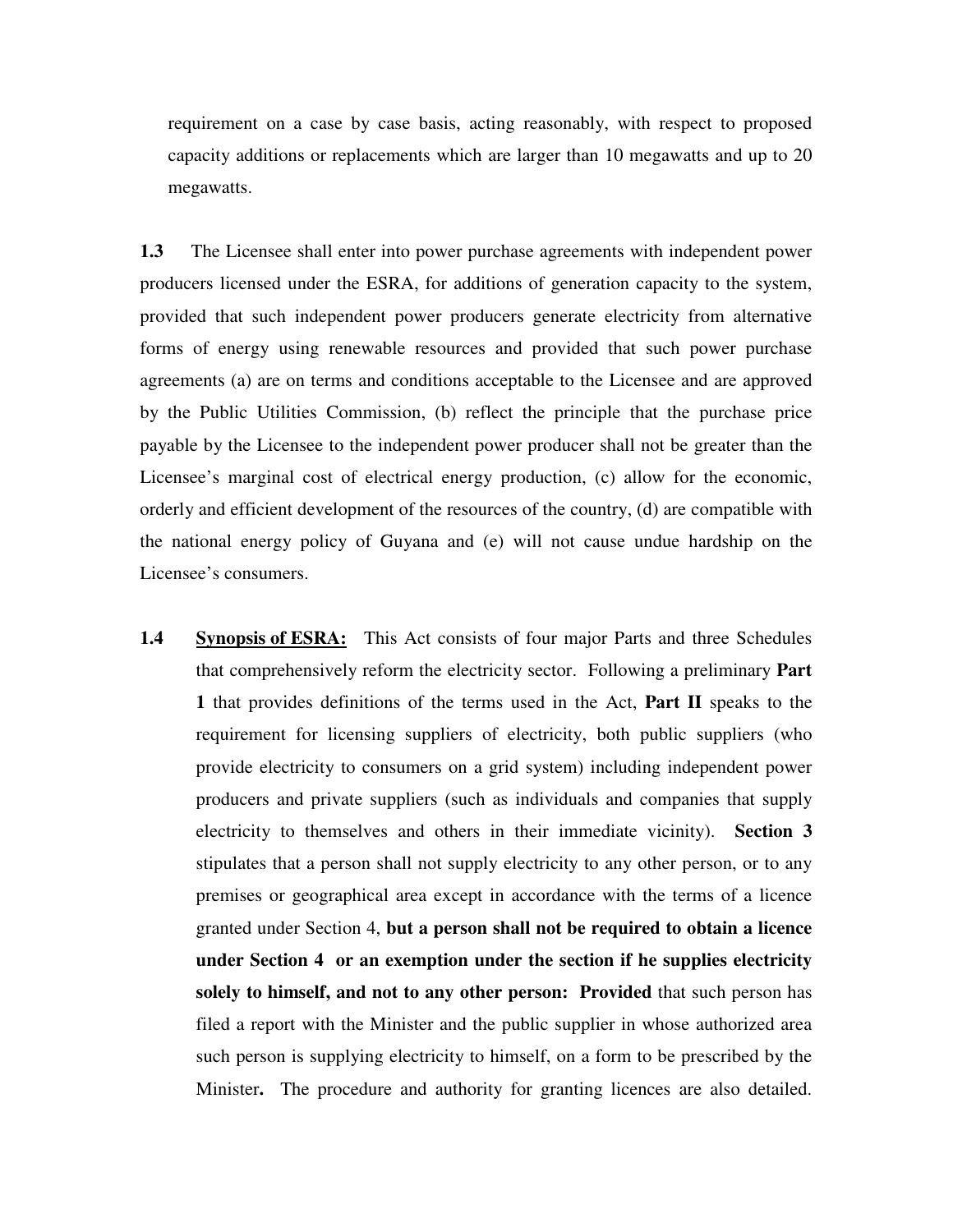**Section 5** of the Act prescribes the terms and conditions under which a licence may be granted, and **Section 10** provides that it shall be in writing and unless revoked shall continue in force and effect in accordance with its terms and conditions for such period as may be specified in the licence: And **Section 11**  cautions that except where the licence expires or is revoked, suspended, cancelled or terminated in accordance with its conditions, no public supplier shall cease its licensed operations within its authorized area or any part thereof without first obtaining the permission of the Minister and the Public Utilities Commission. Part II also contains procedures for monitoring and securing compliance with the terms of licences for the supply of electricity (**Sect 15);** for modifying (**Sect 13);** extending (**Sect 14**) suspending or revoking licences (**Sect 16**) and for appealing a suspension or revocation of a licence (**Sects 17-18**): Part II of the ESRA continues with provisions governing the principles upon which public suppliers are empowered and are required to operate. Part II, as supplemented by Public Electricity Supply Regulations appended as the Third Schedule to the Act or as modified by **Standard Terms and Conditions** included in a public supplier's licence, defines the relationship between public suppliers and consumers in such comprehensive areas as formation of contracts to supply electricity, the charges that can be levied for electricity, billing parameters, the use of electricity meters, penalties for the theft of electricity or destruction of a public supplier's property, and dispute resolution between public suppliers and consumers. Part II also defines the broad principles governing the rates that can be charged to consumers by public suppliers, and, as an integral part of the transaction between the Government and the Strategic Investor in GPL, the **First and Second Schedules** to the ESRA in conjunction with GPL's licence, set forth the specialised procedures, principles and formulae for determination of the rates that GPL will be permitted to charge consumers. Notably, section **20 of the ESRA** requires public suppliers to facilitate the use of alternative sources of electricity generation using renewable resources wherever commercially feasible. Part II concludes with provisions that require all public suppliers to maintain annual and rolling five-year sustainability programmes and development and expansion programmes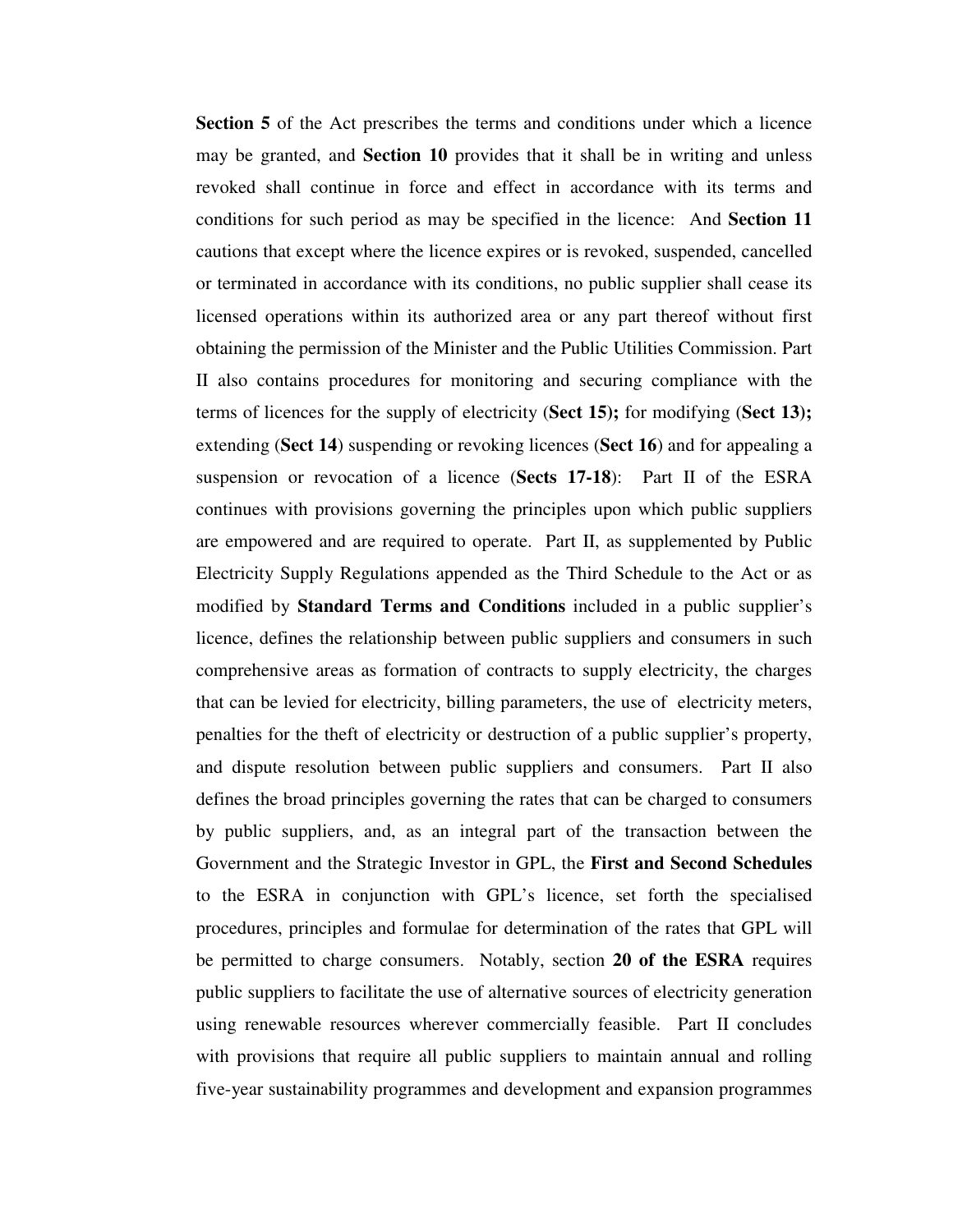(**Sect 38**). The concluding sections of Part II also set forth the types of books, records, accounts and performance statistics that must be maintained by a public supplier and submitted to the Government and made available to the public on an annual basis (**Sects 39-40**).

**Part III of ESRA** establishes GPL as a public company limited by shares with a mandate to operate in accordance with commercial principles (**Sect 42):** Part III clarifies that GPL is not to be classified as a Government company under the Companies Act 1991. Finally, Part III set forth the principles governing such matters as rural electrification programmes and the relationship between GPL and independent power producers (**Sects 43-50**).

**Part IV** of the Act specifies the Minister's regulatory powers and limits those powers to areas that are appropriate for governmental regulation, e.g., public safety, the definition of technical standards and the procedure for licensing the supply of electricity, and matters affecting national energy policy. Part IV also requires that, before taking any action authorized or required by the Act, the Minister must apply a test that balances the consumers' interest, public safety, the financial integrity of electricity suppliers, investor interest in achieving a guaranteed or reasonable rate of return on capital invested, and the national interest in enforcing the Act, protection of the environment and formulating and implementing national energy policy (**Sect 65**) Part IV also defines an electricity supplier's liability and immunity from liability during the course of supplying electricity and establishes arbitration procedures for the resolution of disputes **Sects 51: 64**): Finally, Part IV sets forth the penalties for violations of the Act **Sections 53 – 63**).

**1.5** Outline of the PUC Act: The Public Utilities Commission is a body corporate and performs regulatory, investigatory, enforcement and other functions conferred on it by the Act with respect to the Electricity, Telecommunications and Water & Sewerage services throughout the country. It also has power to do anything which, in the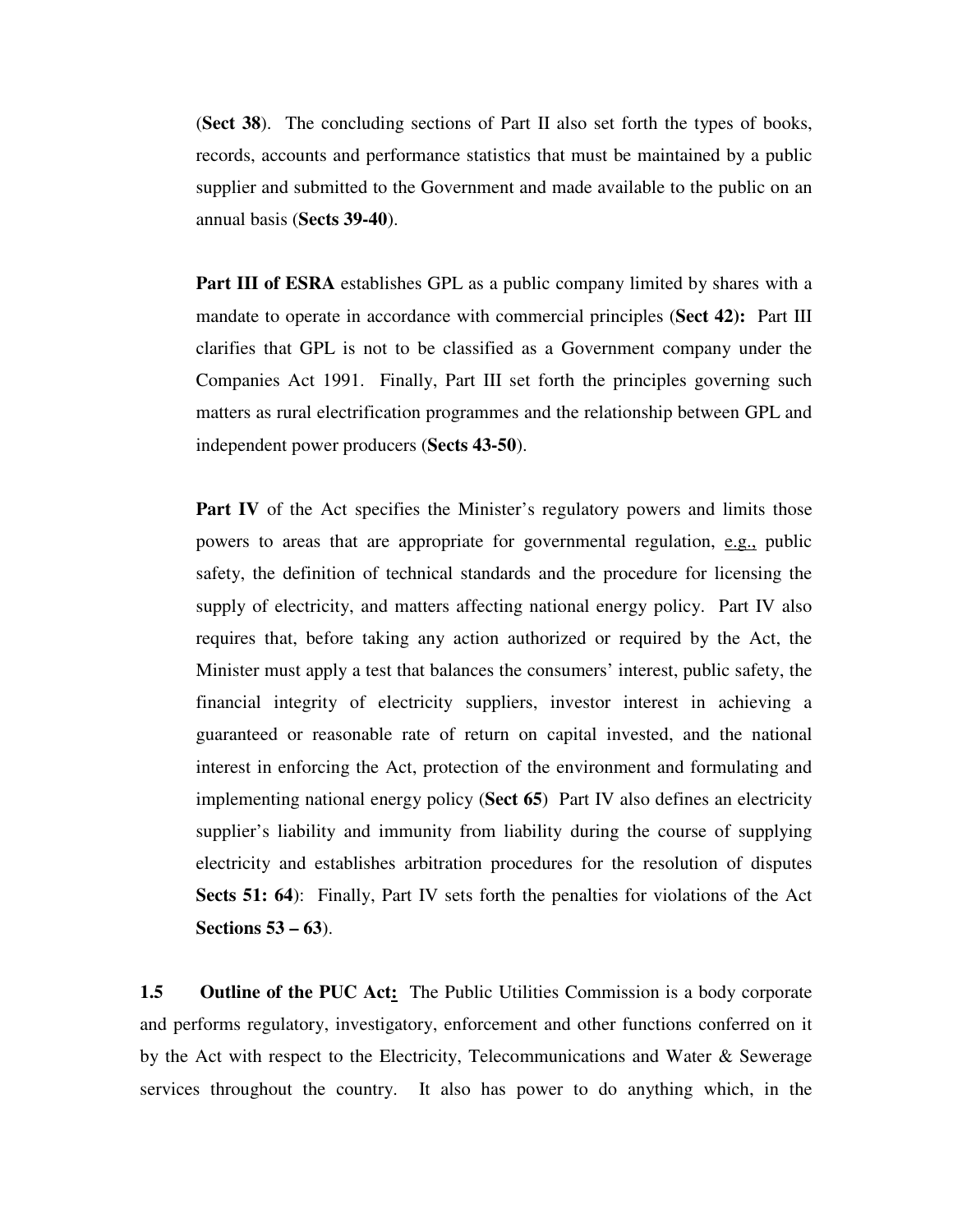reasonable opinion of the Commission, is calculated to facilitate the proper discharge of its functions or is incidental thereto. In the exercise and discharge of its functions the Commission shall not be subject to the direction or control of any person or authority. However, in carrying out its functions the Commission shall be bound by and shall give effect to the provisions of the Guyana Energy Act 1977, The Electricity Sector Reform Act 1999, the Telecommunications Act 1990, any other law governing a public authority subject to the Commission's jurisdiction, the terms of any licence issued by the Government to a public utility, and the terms of any agreement between the Government and a public utility or between the Government and an investor, which agreement is in relation to the privatization or capitalization of the public utility; and in the event of a conflict between such agreements or licence and any existing written, the **agreements or licence shall prevail for the purposes of Section 33 of the Act: WRITTEN LAW shall not include the Constitution. (Section 21**).

**PART VIII** of the Act deals with the principles and procedures with respect to the setting of rates, and **section 33** mandates that the Commission shall be bound by and shall give effect to any agreement or licence granted by the Government or where any law exists specifying the rate of return the public utility or the investor is entitled to in respect of the capital invested or dedicated for providing any service; or the principles, procedures, formulae or mechanisms, on the basis of which such rate of return and, thereby, any rate charged by a public utility is to be determined or adjusted. And in determining the rate a public utility may charge for any service provided by it, **Section 32** advises that the Commission shall have regard to consumer interest and investor interest and to the rate of return obtained in other enterprises having commensurate risks, provision of safe and adequate service at reasonable costs, and to assuring the integrity of the enterprise. With respect to the Electricity Sector the Commission is required to follow the procedures set forth in the First and Second Schedules to the Electricity Sector Reform Act, 1999, as well as the licence issued to GPL, in setting the rates that may be charged to consumers of electricity and electricity-related services.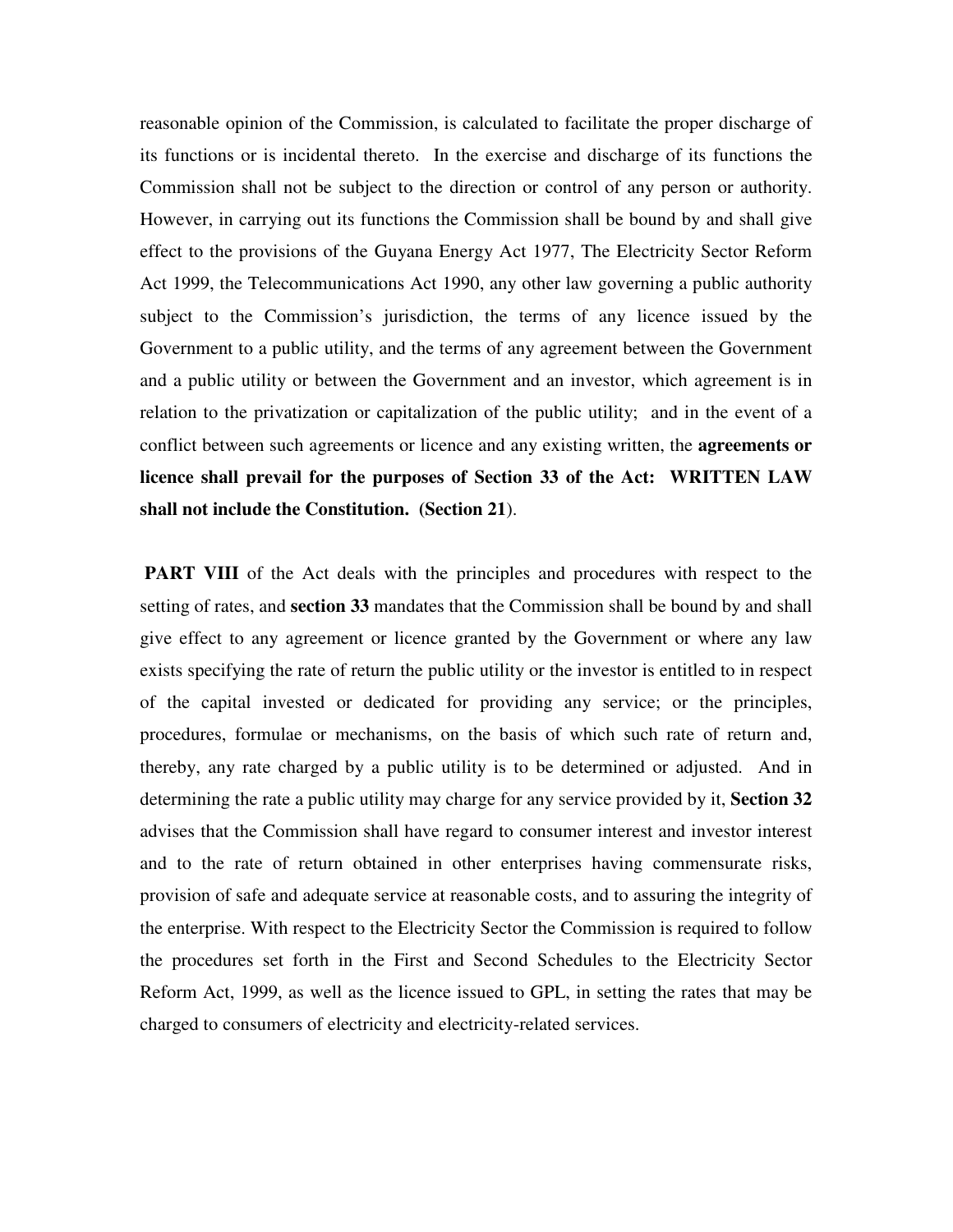The Commission must also approve power purchase agreements between public suppliers (such as GPL) and independent power producers, as well as any changes to the Standard Terms and Conditions attached to GPL's licence governing the relationship between GPL and consumers (**Clause 2.1 of the STC**). Prior to the grant of a licence to an independent power producer for the generation of electricity for **sale to a public supplier**, the Minister must be satisfied that both the public supplier and the independent power producer have approved the terms and conditions upon which such electricity will be purchased by the public supplier, **and such terms and conditions insofar as they relate to rates have further been approved by the Commission in the exercise of its authority under section 35(1) of the PUC Act.** 

 The Act also empowers the Commission to make decisions in such areas as its budget (**Sect 20**); self-recusal in the case of conflicts of interest (**Section 8**) and to retain the services of professional consultants to advise on rate-making and other technical issues, and the employment of an adequate staff. The Act also defines matters such as the qualification of members of the Commission (**Section 5**); terms of appointment (**Section 6);** emoluments, avoidance of conflicts of interest, grounds for termination of member's service,(**Section 9**) immunity from suit in respect of any act done **bona fide** in pursuance or execution or intended execution of duties or powers under the Act (**Section 14**); the criteria for evaluating and approving public utilities' development and expansion programmes (**Section 28**); the making of rules prescribing the quality and standard to be achieved and maintained by a public utility in respect of any service provided by it, and the conditions to be contained in, and to become part of, all agreements entered into by a public utility and consumers in respect of any service provided by it (**Section 31**); But **Clause 16 of the Licence** issued to GPL provides that the licensee shall use its best efforts to implement, achieve and maintain the operating Standards and Performance Targets in accordance with the Second Schedule of the Licence as may be amended from time to time with the prior approval of the Minister, and there shall be no requirement for approval by the Commission of the Operating Standards and Performance Targets or as amended from time to time with the approval of the Minister: The Act also provides that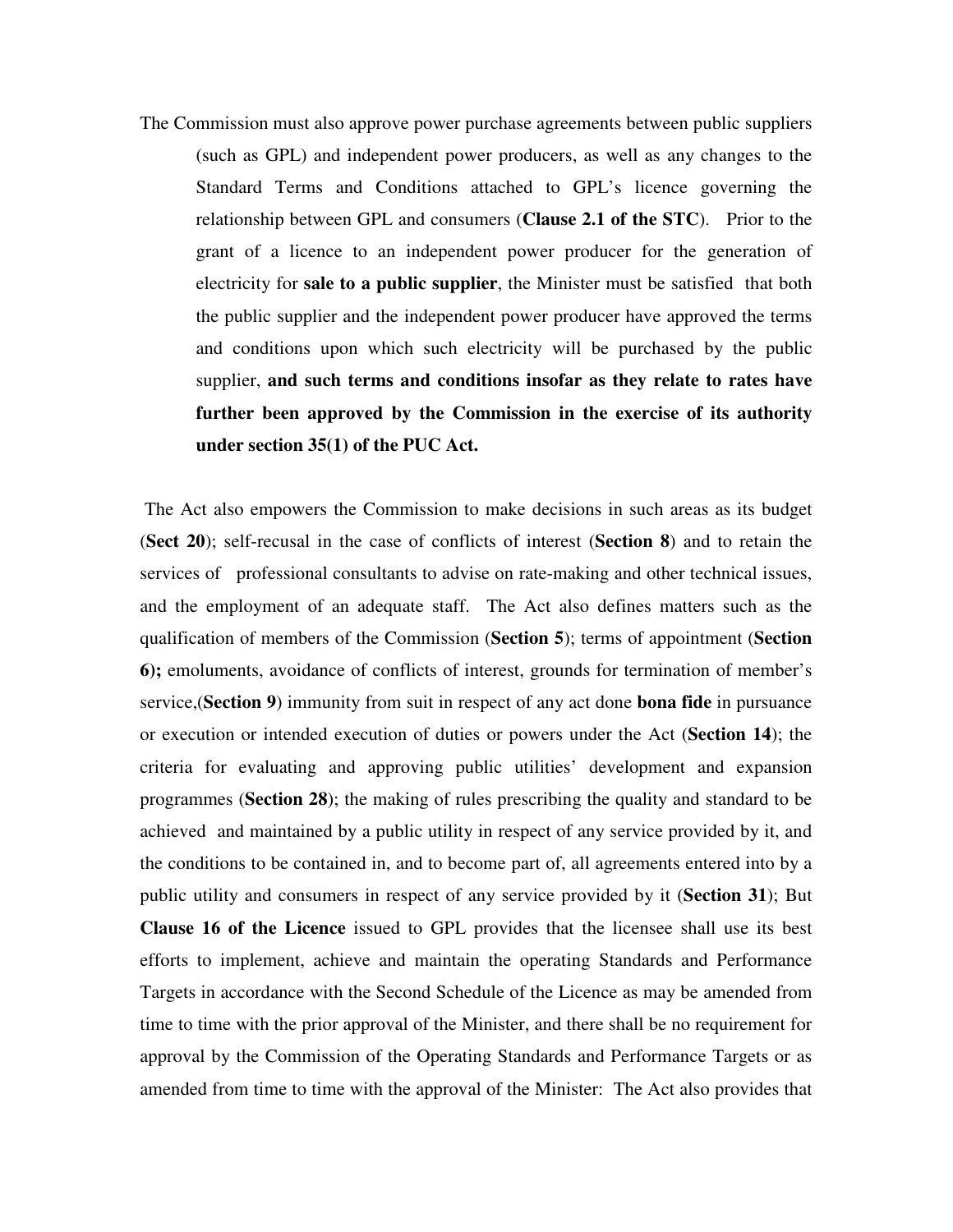the accounting standards applicable to public utilities, the information that must be included in financial and operational reports that public utilities must present to the Commission, the availability of such information to the public and the protection of trade-secrets (**Section 83**); **Section 48** of the Act provides for the Commission by rules prescribe the forms of all books, accounts, papers and other records required to be kept by every public utility, and every such utility shall keep and render its books, etc. accurately and faithfully in accordance with internationally accepted accounting principles in Guyana, and shall comply with all directions of the Commission relating to such books, accounts, papers and other records. However, Clause 25 of the Licence provides that notwithstanding section 48, the Licensee shall not be subject to the Commission's rules regarding forms of account, but shall maintain accounts accurately and faithfully and in a form and manner satisfactory to its outside auditors and to the independent firm of accountants. There is also the requirement for the Commission to submit an Annual Report to the Minister (**Section 85**), and for the Commission to make rules for carrying out the purposes of the Act (**Section 87**).

- The Commission holds hearings to which the public is invited when applications are made by a utility company for rates for any service it provides. There are also Consumers' Associations which take active part in the public hearings. Hearings are also held in the public when consumers make complaints concerning the services received, and which are not resolved by direct representation to the utility company.
- The Commission also each month holds awareness programmes and outreaches where staff visit consumers in the several locations and discuss their problems. At the outreaches, representatives from the several utility companies attend and many problems and issues are favourably resolved.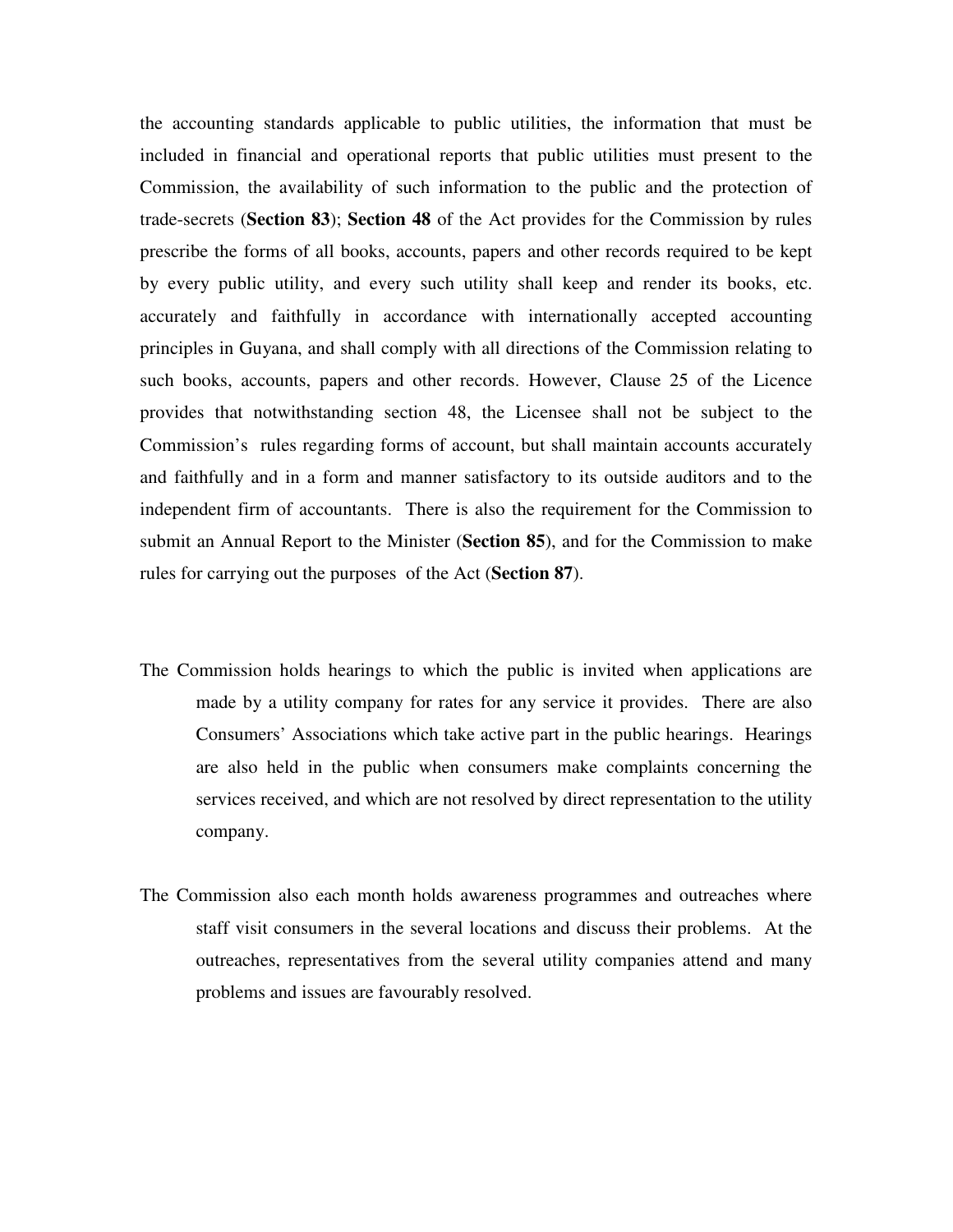The Commission is not funded by the public treasury, but the Act provides for the utilities under its jurisdiction to make annual contributions not exceeding 1% of their gross revenue derived from services. "**Gross revenue derived from services**" means the gross revenue derived in the most recently-ended financial year of a public utility.

**1.6 GPL's Licence:** GPL operates under a twenty-five year Licence that was granted in 1999. GPL's operations comprise generation, transmission, and distribution activities within its authorized area of supply which covers the entire country with the exception of a medium-sized municipality located in Linden, approximately 100 km from the Coast, and any other areas in which a secondary supplier is licensed to operate.

 GPL's Licence establishes the procedure for the granting, modification, extension and revocation of the Licence. In accordance with the Licence, GPL has an obligation to provide universal service within its authorized area of supply. GPL's tariffs for the supply of electricity are to be reviewed and amended annually in accordance with the First Schedule to ESRA and the First Schedule to the Licence to reflect economic cost of service to each category of customers. GPL may enter into an agreement with the Government to charge transitional rates to consumers in areas (example Linden) that are newly brought into its area of supply. GPL may with the PUC's approval establish new rates for attracting and retaining any one consumer or any class of consumer subject to such rate not being less than GPL's marginal cost of supply.

 GPL was required to acquire the Linden electrification system by October 2001 but this has not materialized. After October 2004 GPL was required to facilitate competition in generation by purchasing electricity capacity of a size larger than 10 MW from independent power producers. Upon the Minister's request GPL is required to implement rural electrification programmes.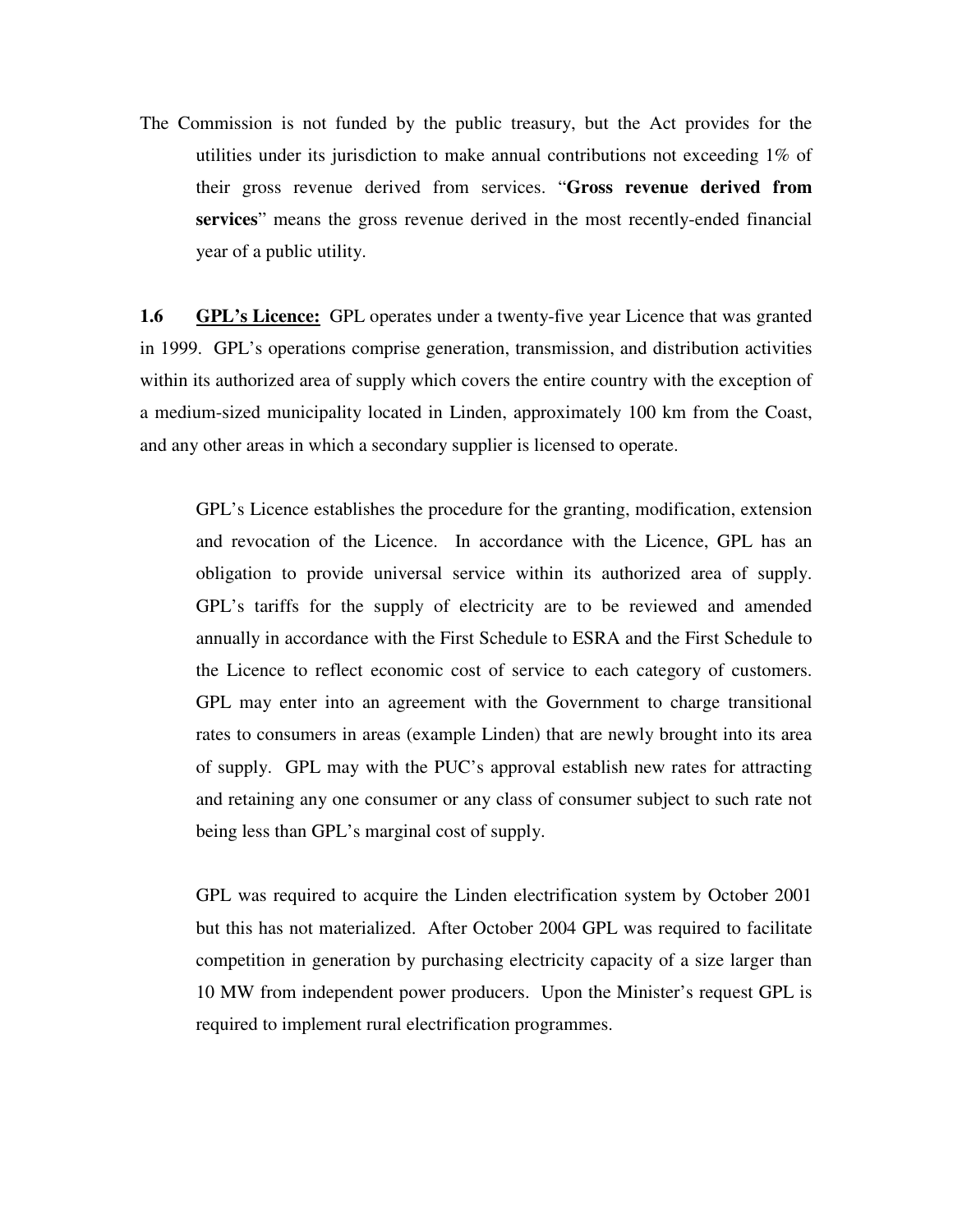**GPL's Licence includes four schedules**. **The First Schedule** sets the formula for determining electricity rates or components of the rate base and the rate adjustment mechanism. **Schedule 2** constitutes the Operating Standards Performance Targets which is amended from time to time by the utility with approval of the responsible Minister. **The Third Schedule** is the Development & Expansion Programme, which comprises an Annual and Five Year programme, is amended and updated on an annual basis with the Minister's approval. Standard **Terms & Conditions which apply to GPL and its customers are contained in the Fourth Schedule**. This schedule may be amended from time to time by the utility with the approval of the Public Utilities Commission (PUC).

- **1.7 Interrelationship between the GEAA and ESRA:** Under the GEAA, the Guyana Energy Agency - the body charged with developing and implementing a coherent national energy policy - is required to tender any advice needed by the Minister assigned authority for the administration of the ESRA. In some cases, the Minister is required to consult with the Agency before taking action under the ESRA. **Under section 6 of the ESRA**, for example, the Minister is precluded from granting a licence without requesting and receiving the advice of the Agency. The Minister is also required to seek the Agency's advice before modifying the terms and conditions of a licence (**under section 13**). .
- **1.8 GPL's Structure and Performance over the past five years:** GPL was incorporated in 1999 following privatization (through 50% capitalization). However by 2002 the utility faced severe challenges including cash shortfall, high losses exceeding 44%, significant tariff increases, unexpected fuel spikes, declining sales, non-profitability and inability to raise financing. Negotiations between Government and the investor on the restructuring of GPL failed and in April 2003 the investor sold its shares to Government. The utility is presently 100% state owned. The Government has no defined plans of re-privatising GPL in the medium term.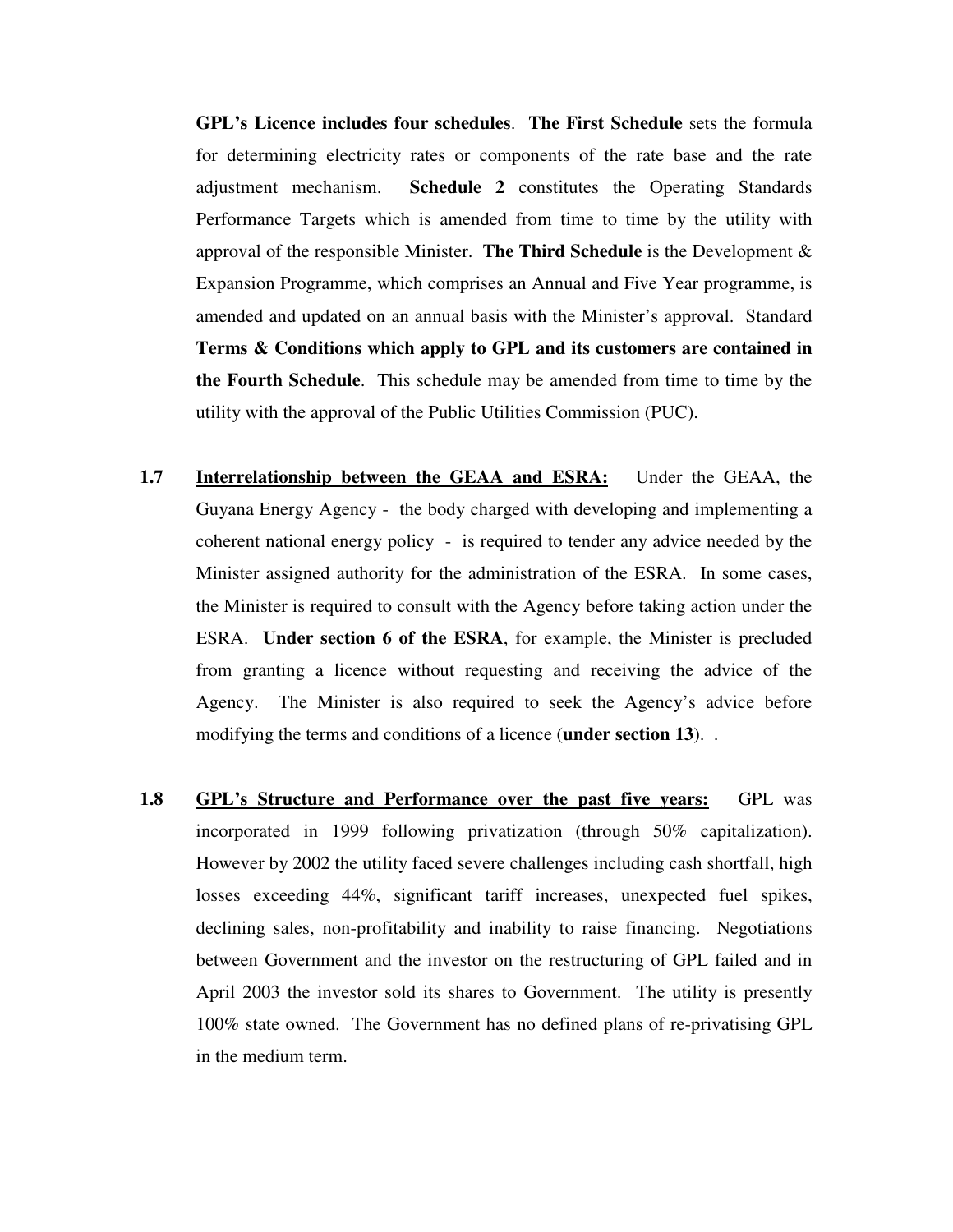While GPL has shown significant improvements between 2003 and 2007, the relatively high electricity losses still continue threatening its sustainability. Some of GPL's measurable achievements include: extension of the national electricity grid to provide 34,000 new connections financed largely through the Inter-American Development Bank-supported Unserved Areas Electrification Programme (UAEP); addition of 19.8 MW of generating capacity to the system; rehabilitation of 192 km 69 kV transmission lines; introduction of remote read capability meters; replacement of over 28,000 defective meters and removal of illegal connections. The utility' loss reduction efforts have resulted in the reduction of overall losses to 33.4% at December 2007.

 It may be of interest to note that for the year 2007, GPL produced 559,374.69 megawatts of power at a total cost of B\$22,519,556. The cost of fuel and freight amounted to B\$14,472,617,629. And to end of May, 2008, total generation was 229,081.30 megawatts, and total cost of generation B\$10,746,687.00. Cost for fuel and freight amounted to B\$7,398,931,748.00.

#### **II. ISSUES AND PROJECT OBJECTIVES**

**2.1** The power sector of Guyana faces formidable challenges related to its operational, institutional, regulatory and business environment. Technical challenges include inefficient equipment, inconsistent technical standards, small market size, long distances between potential hydro sites and load centers and a persistently high level of electricity losses, both technical and non-technical. These factors have impeded the development of hydropower, minimized private sector investment and threatened the sustainability of GPL. High losses generally result in the imposition of higher tariffs, cash flow problems, lengthy system interruptions resulting from undue pressure on the generation and distribution systems, and corresponding decline in the quality of service.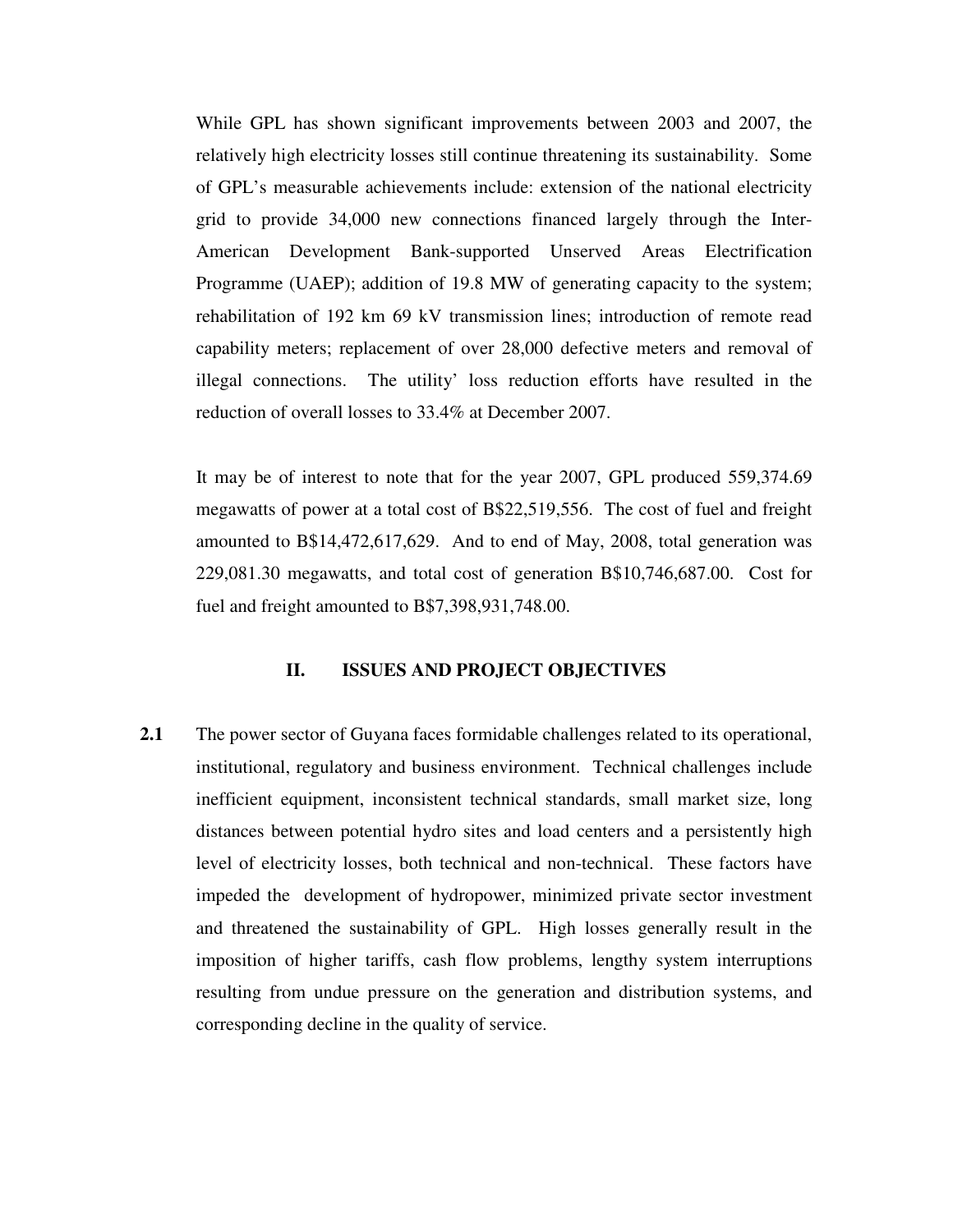- **2.2** As a result of the aforementioned factors, larger customers have moved away the grid to generate their own power to the further detriment of GPL's sustainability and the overall competitiveness of Guyana, even though this trend has progressively slowed over the past five years. Escalating oil prices have propelled the need for immediate action to reduce electricity losses.
- **2.3** *Operational challenges:* The significant volume of electricity losses poses one of the most pressing issues for the sustainability of the sector. Electricity losses, defined as the difference between energy generated and energy billed to customers, peaked at about 44% in 2003. An Evaluation and Prioritization of Loss Reduction Investments study completed in June 2006 by an independent consulting firm profiled the non-technical losses and defined an investment programme that would yield the greatest benefits in the reduction of losses. The study concluded that 28.8% of overall losses were non-technical while 11.6% were technical. The non-technical losses were further broken down to reflect 11 percent of energy lost from illegal connections, 7 percent from billing problems and 11 percent from metering issues. Inadequate or malfunctioning meters, lack of meter certification, shortage in training of meter readers, and the challenge of physically monitoring networks present opportunities for theft of electricity. The present billing system lacks the ability to provide reliable data and proper controls. GPL has initiated the process to procure a new Customer Information System software and hardware from resources made available under the IDB financed UAEP. Technical losses in the order of 11 percent are partially due to the network configuration, inefficient and antiquated infrastructure, and other technical weaknesses, which could be addressed with investments in capital works. Under current circumstances, each 1 percent of losses represent US \$1.2 million in lost revenue for GPL.
- **2.4** *Institutional challenges:* Guyana is seeking a long-term strategy or policy initiative for the power sector. The current focus, while understandable within the context of current challenges, should be supplemented with a long-term strategic direction. The development of an updated **power sector policy** that establishes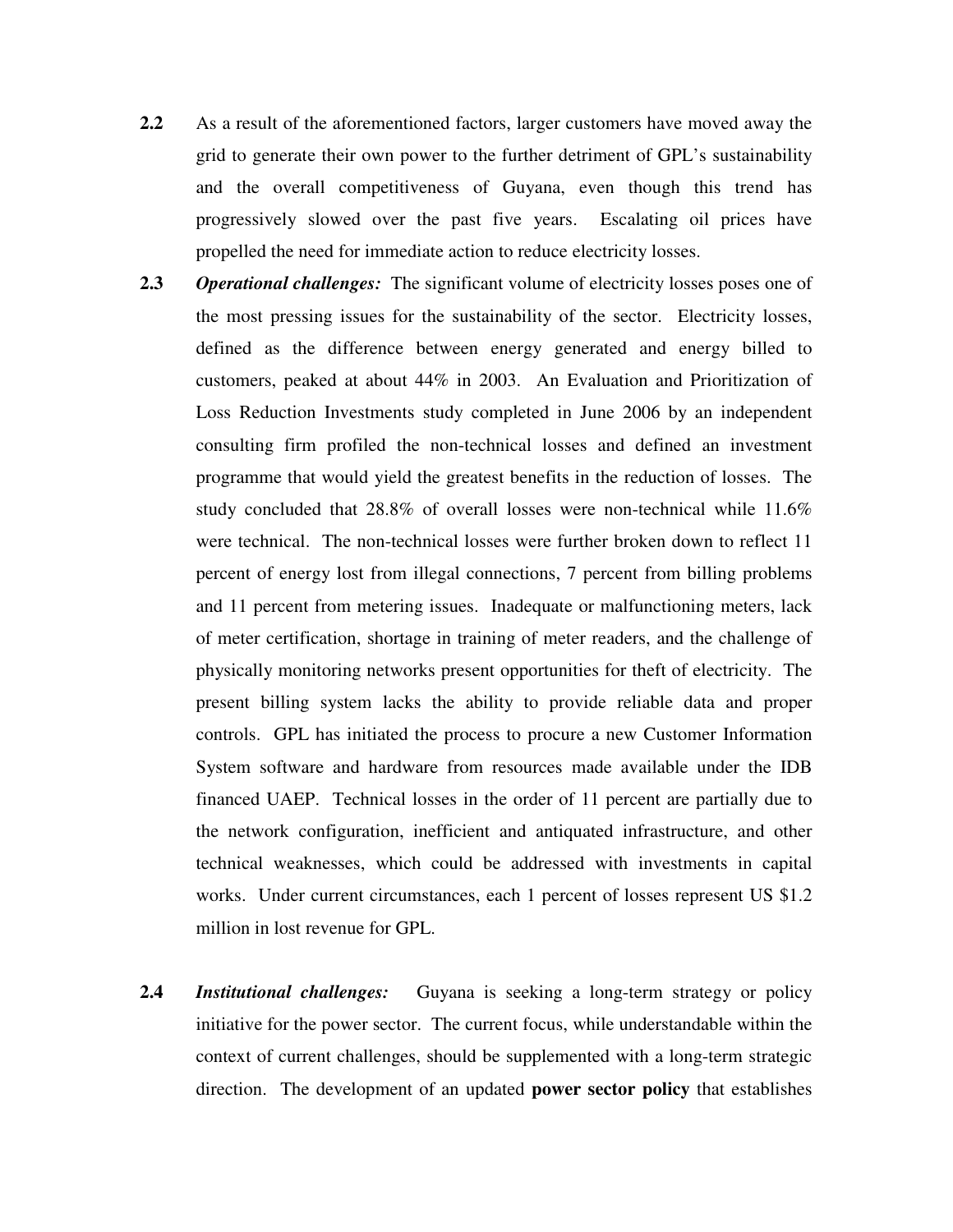the environment for sector progress is seen as a fundamental base on which PUC and GPL could establish long-term priorities, and as an incentive for private sector participation. Although relatively recent legislation governs the sector, that legislation was created in the context of an assumption of private sector management. The existing legislation requires modifications on such key concepts as tariffs, development of the power sector, as well as in governance, transparency, and reporting requirements.

- **2.5** *Regulatory challenges:* The human and financial resources available to the PUC are inadequate to permit it to manage effectively its multi-sector responsibilities. In particular, the growing telecommunications sector has exerted significant demands for resources. The lack of resources has impacted adversely the PUC's ability to regulate the utilities, including the power sector. Currently the PUC regulates the sector using only a chairman and three commissioners (whereas the PUCA provides for a maximum of four commissioners).
- **2.6** *Business challenges:* As a state owned entity GPL faces challenges in obtaining loans at commercial rates and has financed most of its investments through internally generated funds. Given this investment strategy, operational efficiency assumes an even greater importance for the utility. The high level of electricity losses is one operational area upon which significant emphasis needs to be placed.
	- **2.7** GPL has also attempted to optimize its performance by devising a policy to enter into Power Purchase Agreements (PPA) for generation additions. The required investment to replace inefficient or obsolete technology and equipment is high, the market size is small, consumption per capita is low and fuel prices have increased steeply. The low level of per capita income also serves as a limitation on future demand growth for electricity. The combination of low per capita income and a relatively high tariff level (US\$0.27/kwh) is not conducive to an expanded market.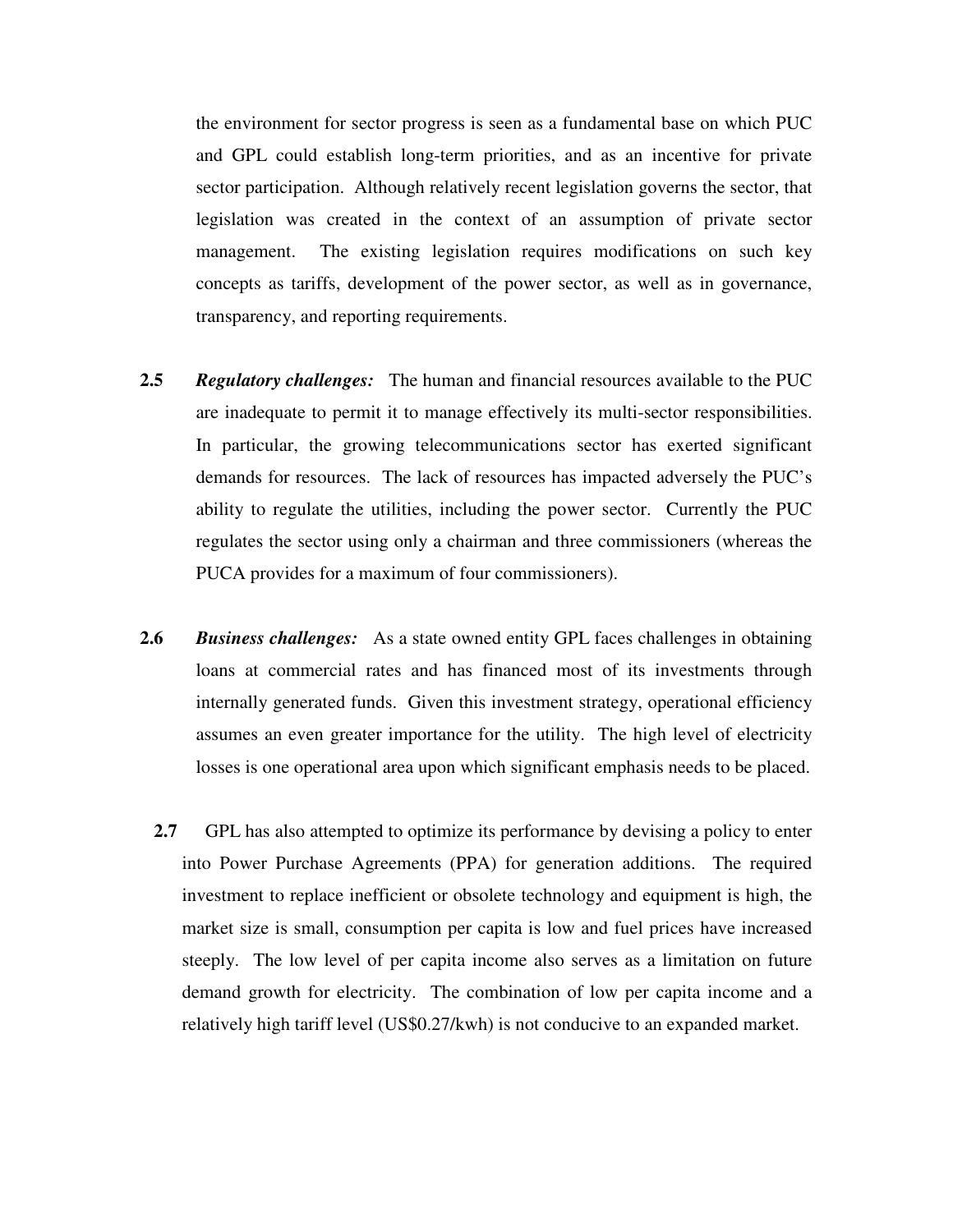**2.8** Incidentally GPL has signed (in June 2008) a US\$31.4 M agreement with the Ministry of Finance (Guyana) to finance three major projects aimed at reducing generation costs. The funds are intended to finance **(a)** 20.7 MW of Heavy Fuel Oil (HFO) fired generating capacity for the Demerara system and 5kM of 69K transmission interconnection: (**b**) 20kM of 69kV transmission lines to interconnect Guysuco's (Guyana Sugar Corporation) factory with GPL's substation at number 53 Village on the Courantyne Coast; and **(c)** refurbishment and conversion of 10MV of diesel generating capacity at the Canefield Power Station (Canje, Berbice) to Heavy Fuel Oil operation (HFO).

**2.9** These three projects are critical to GPL's efforts to reduce generation cost at a time of record fuel prices: Upon implementation it is hoped the company will be able to reduce production cost by over US\$1.8M per month considering the current difference in price of US\$60 per barrel between HFO and diesel. The intention is that GPL will reduce its dependence from 32 percent now to about 5 percent by the second quarter of 2009, and to rely on renewable resources to provide about 98 percent of its supply by 2012. By providing the financing the Government is positioning GPL to manage its spiraling production cost and improve the quality and reliability of its supply, and cushion the impact of rocketing fuel prices on tariffs.

2.10 The new 20.7MW power station will consist of three 6.9 MW Wartsila generators, and they are the latest version of the Wartsila 32 that GPL had been using very successfully since 1994. This new Heavy Fuel Oil fired generating capacity will allow the company to retire old and unreliable diesel generating capacity at two areas at Garden of Eden and Versailles, and reduce its dependency on Caterpillar power modules which have been pressed into base load duty.

**3.1** Guyana has significant potential for power generation from renewable sources, in particular sugar cane bagasse, hydroelectric projects and wind. In 2006 the Government signed a Memorandum of Understanding (MOU) with an international company for construction of a hydroelectric station on the Amelia River in the Essequibo region in the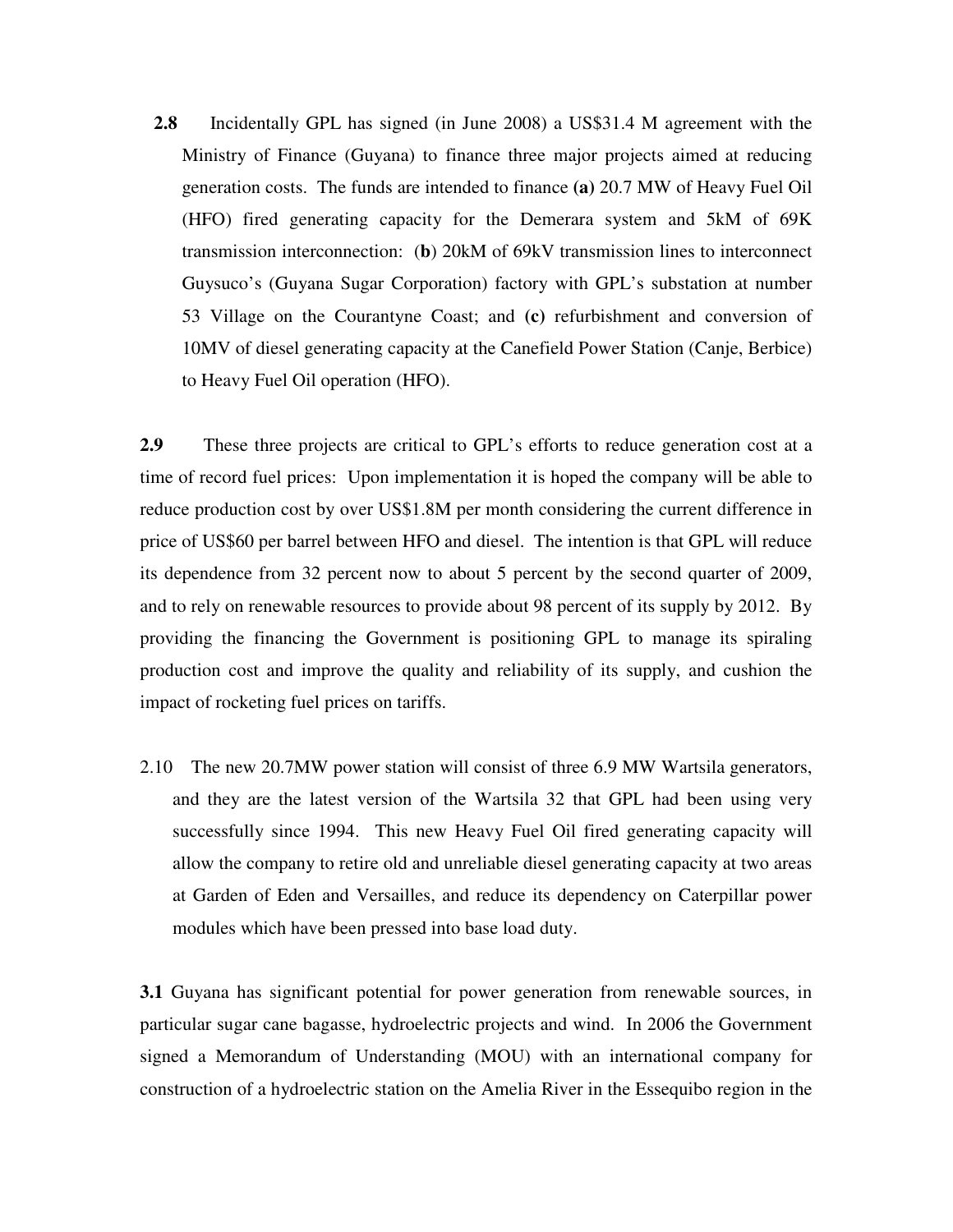country. The initial phase of the project is rated at 100 MW with a projected annual capacity factor of 86%. In view of the fact that increased generating capacity is needed before commissioning of the hydro facility, the MOU had provided for the developers to install, without competitive tenders around 25 MW of new diesel generating capacity in order to forestall consumer supply interruptions. Regrettable the developers could not deliver the interim supply and the Government's generosity to supply the financing for the projects heretofore mentioned has come at an opportune time. It is expected the hydro project will come on stream by 2011.

In the meanwhile four hinterland communities are at present receiving electricity under demonstration projects of the Unserved Areas Electrification Programme (UAEP). Solar systems which generate electricity from sunlight energy have been successfully implemented in Yarakita in Region One, Capoey in Region Two and Kurukubaru, Region Eight. In July, 2008, solar home system was commissioned at Muritaro in Region Ten, with about 66 buildings including the main primary school in the village equipped with the technology which has a capacity of providing about 125 watts of electricity. The community is now, for the first time, able to receive television signals, and make use of several other home appliances such as compact Disc (CD) and radio sets.

The electrification programme is part of Government's poverty alleviation strategy which also provides electrification for housing schemes in Georgetown and on the coastal areas close to the national grid. At present a feasibility study is being conducted through the collection of wind data to determine the viability of wind power in Jawalla, Campbelltown and Yupukari. It is hoped that some communities will be electrified using wind power. In addition studies are being conducted on the Chiung River in Region Eight, and the Eclipse Falls in Region One for hydropower development. But these projects are not without challenges. The spaced out nature of many houses in the hinterland areas as well as their subsistence economies result in high production costs for such projects to be implemented.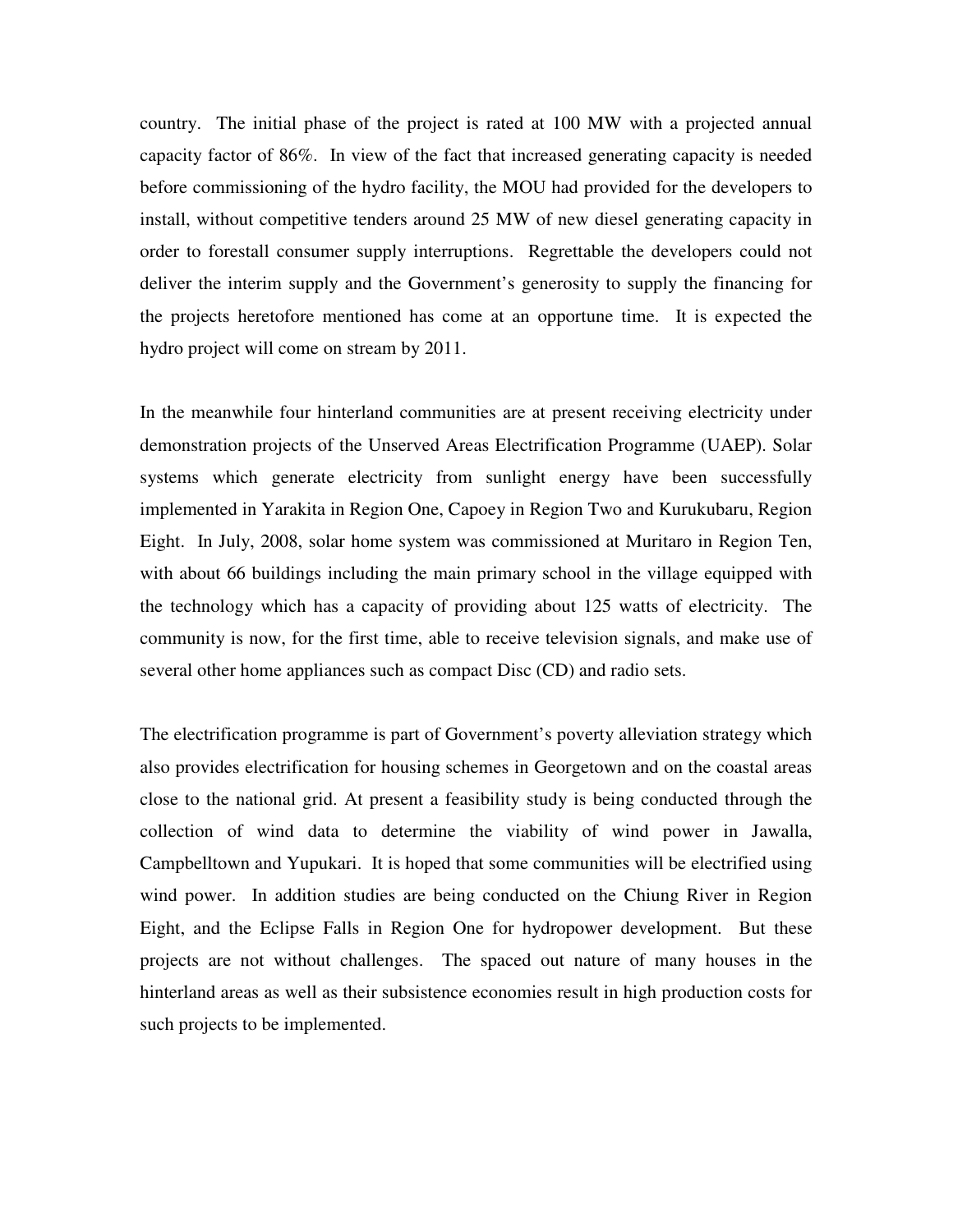The specific investment costs in terms of dollars per kilowatt of hydro plants are typically substantially higher and their useful operating life normally much longer that those for thermal plants. These considerations tend to result in Power Purchase Agreements (PPA's) for hydro plants being issued for longer periods, typically a minimum of about forty (40) years, that for thermal plants. In addition, although hydro generation is not significantly affected by fuel price volatility, it is subject to hydrologic variability, over which the station operators have no control. Hydropower facilities should therefore not be subject to capacity factor guarantees since power generating capability at any given time is a function of available water flow. It may be possible for a hydro plant operator to install fossil fuelled generators to guarantee a specified kilowatt capacity, but this solution may not be economically optimal, especially in view of the long period of the PPA. If thermal back-up were to be agreed on in order to guarantee firm power or energy availability, the PPA must require that the facility be operated in such a manner as to achieve the optimum economic cost of generation.

# Tariff Setting

Tariff setting is guided by three important policy objectives, namely:

- $\circ$  Economic Policy Objective: This requires efficient resource allocation thereby ensuring consumers pay for the costs incurred by the supplier in delivering electricity services
- $\circ$  Financial Policy Objective: This requires that short and long term financial viability of sector utilities be safeguarded
- o Social Policy Objective: This requires cost re-allocation to safeguard specific vulnerable consumer groups. The combination of Tariffs and Subsidies where applicable must be sufficient to cover the full cost of the sub-sector
- $\circ$  Other Policy Objectives: The government requires that a National Uniform Tariff be put in place.

There exists an inherent conflict in the policy objectives guiding tariff design, which in practice is resolved by commencing tariff design with the derivation of cost-reflective tariffs to satisfy the economic policy. These are then adjusted to satisfy financial and social policy objectives. Tariff setting starts with economic policy objectives in order to ensure efficient resource allocation within the economy. The economic tariff is then adjusted to yield the financial tariff which ensures the financial viability of sub-sector utilities. The final adjustments are made to satisfy social policy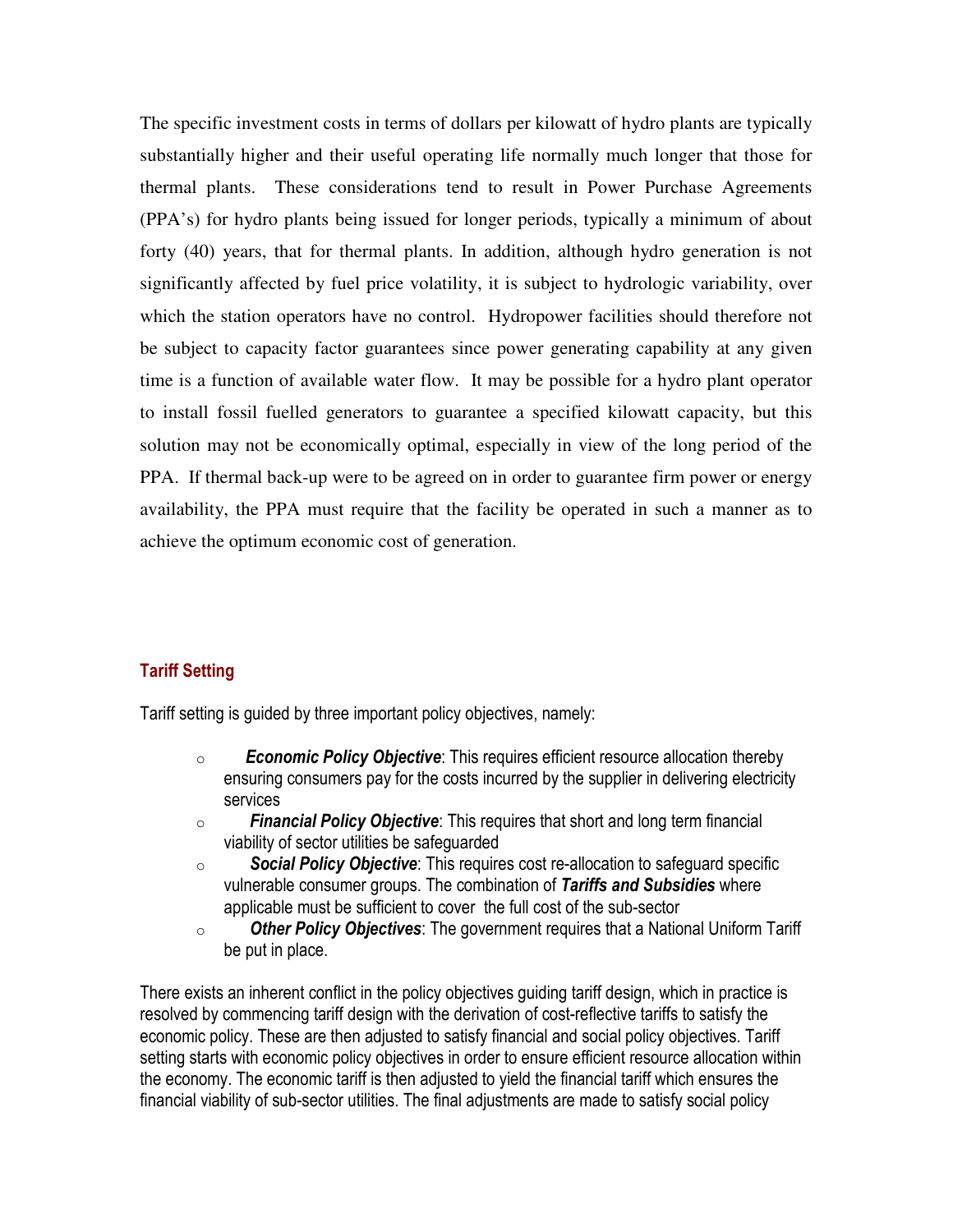objectives: For instance the incorporation of cross-subsidies to safeguard the welfare of vulnerable groups, such as rural folk, low income groups or farmers.

### Characteristics of Tariffs

Some desirable characteristics for tariffs include the following. Tariffs should be:

- cost reflective in order to promote efficient resource allocation and utilisation
- simple and easily understood by customers
- structured in a way that enhances consumer responsiveness
- publicised in order to enhance transparency in pricing
- long-term oriented and stable to facilitate planning on the part of consumers

# Stages in Tariff Design

The process of tariff setting commences with a demand (sales) forecast for the market in question. This is followed by the determination of the mix of generating capacity to meet the forecast demand. The mix of generating capacity is in terms of the technology type i.e. hydro, geothermal, coal, petroleum, nuclear, biomass, wind etc. It is also in terms of the ownership i.e. whether public, private or a mix of both. The third step involves the determination of the sector's total revenue requirements based on the actual costs of generation and supply likely to be incurred by the sector during the plan period.

The next step is the determination of marginal costs of generation, transmission, distribution and retailing. This also requires determination of the pricing periods and the computation of the ensuing revenue gap. The revenue gap is the difference between the marginal cost revenue and the sector's revenue requirements. The current tariff policy requires that marginal costing is done on the basis of the Long Run Marginal Cost (LRMC).

The final two steps involve the allocation of the total revenue requirement among customer classes on the basis of the marginal costs and price sensitivity; and the subsequent determination of retail tariffs. The determination of the retail tariffs is an iterative procedure in which the retail tariff is subjected to sensitivity analysis in which the impacts of the tariff on the final electricity bill is assessed for competitiveness vis-à-vis alternative sources of electricity e.g. self generation. The impact of the bill is also assessed for competitiveness vis-à-vis alternative sources of energy for similar uses e.g. gas and kerosene for lighting and cooking.

# Tariff Structure

The structure of the tariff is designed to facilitate the recovery of the costs imposed on the system by consumers. These are the capacity related costs, energy related costs and consumer related costs, respectively.

**Capacity related** costs are generation and usage related costs. They are costs which are incurred as a result of a change in the level of peak demand on the system, and hence include costs of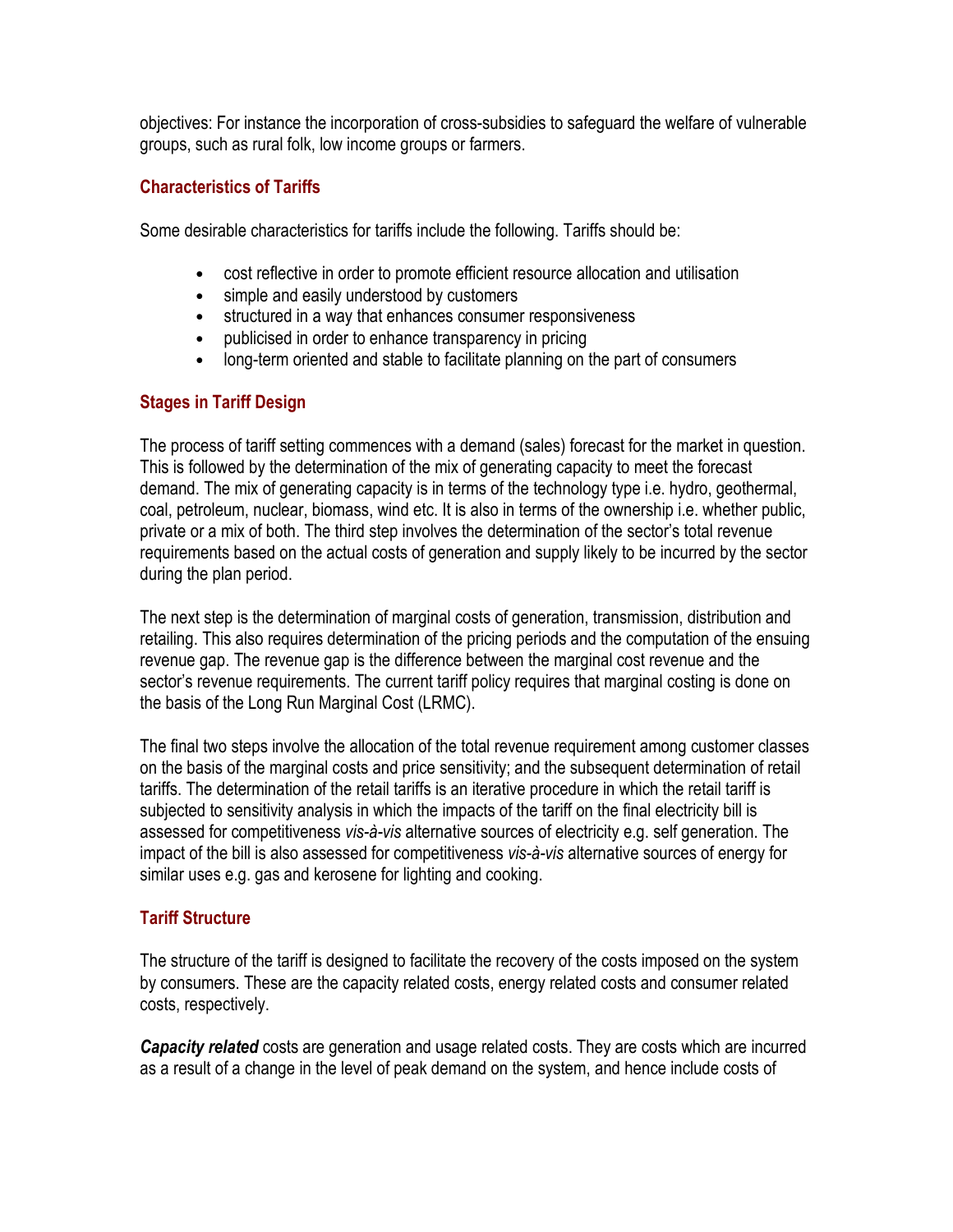future additions of generation, transmission and distribution capacity as well as fixed operations and maintenance.

**Energy related** costs are design-demand related costs. They are costs which are incurred in the supply of an extra kWh of energy whenever it occurs, hence are dominated by expenditure on fuel and variable operations and maintenance.

Consumer related costs are also known as customer-related costs. They are costs incurred on behalf of each consumer regardless of their electricity consumption and include metering, billing and revenue collection.

Capacity and consumer related costs are typically recovered in a fixed monthly charge, while energy related costs are usually recovered in a per unit energy charge.

# Adjustments to the End User Tariff

The end-user-tariff (EUT) also includes adjustments which are part and parcel of the tariff. These are the Fuel Cost Adjustment (FCA) and the Foreign Exchange Rate Fluctuations Adjustment (FERFA), respectively. The adjustments are instruments of parity between utilities and consumers, designed to ensure fair play in a dynamic regulated market in which pricing elements exhibit dynamic behaviour. This is discussed further below.

The tariff is computed on the basis of a specific mix of generating capacity, which includes a defined proportion of thermal capacity based on petroleum fired plants. The base fuel cost is specified at the time of setting the tariffs, as is the proportion of thermal capacity. However, these vary from one billing period to the next: The former due to the price movements on the international oil market; and the latter due to seasonality. Thus the proportion of petroleum fired generation in the mix is higher during the dry season and lower during the wet season. The actual quantities ultimately depend on the effective installed capacity and the level of consumer demand. The FCA is therefore meant to cushion the utilities from increases in petroleum prices beyond the base rate used during tariff setting. The FCA also cushions the consumers when petroleum prices fall below the base rate ensuring that the utility passes any gains to the consumers. The fuel costs are passed onto utilities by IPPs in accordance with their respective power purchase agreements.

The tariff is also computed on the basis of a given base Foreign Exchange Rate. However, this rate varies on a daily basis thereby exposing the utilities to risks they are ill-equipped to bear given that they operate in a regulated market. The exchange rate risks faced by the utilities include dollar denominated loan repayments, capital expenditures, and payments for power e.g. from IPPs. These risks are passed onto utilities from the IPPs in accordance with their respective power purchase agreements. The FERFA is therefore meant to cushion the utilities from increases in exchange rates beyond the base rate used during tariff setting. The FERFA also cushions the consumers when the exchange rates fall below the base rate, ensuring that the utilities passes any gains to the consumers.

# **Power Quality of Service**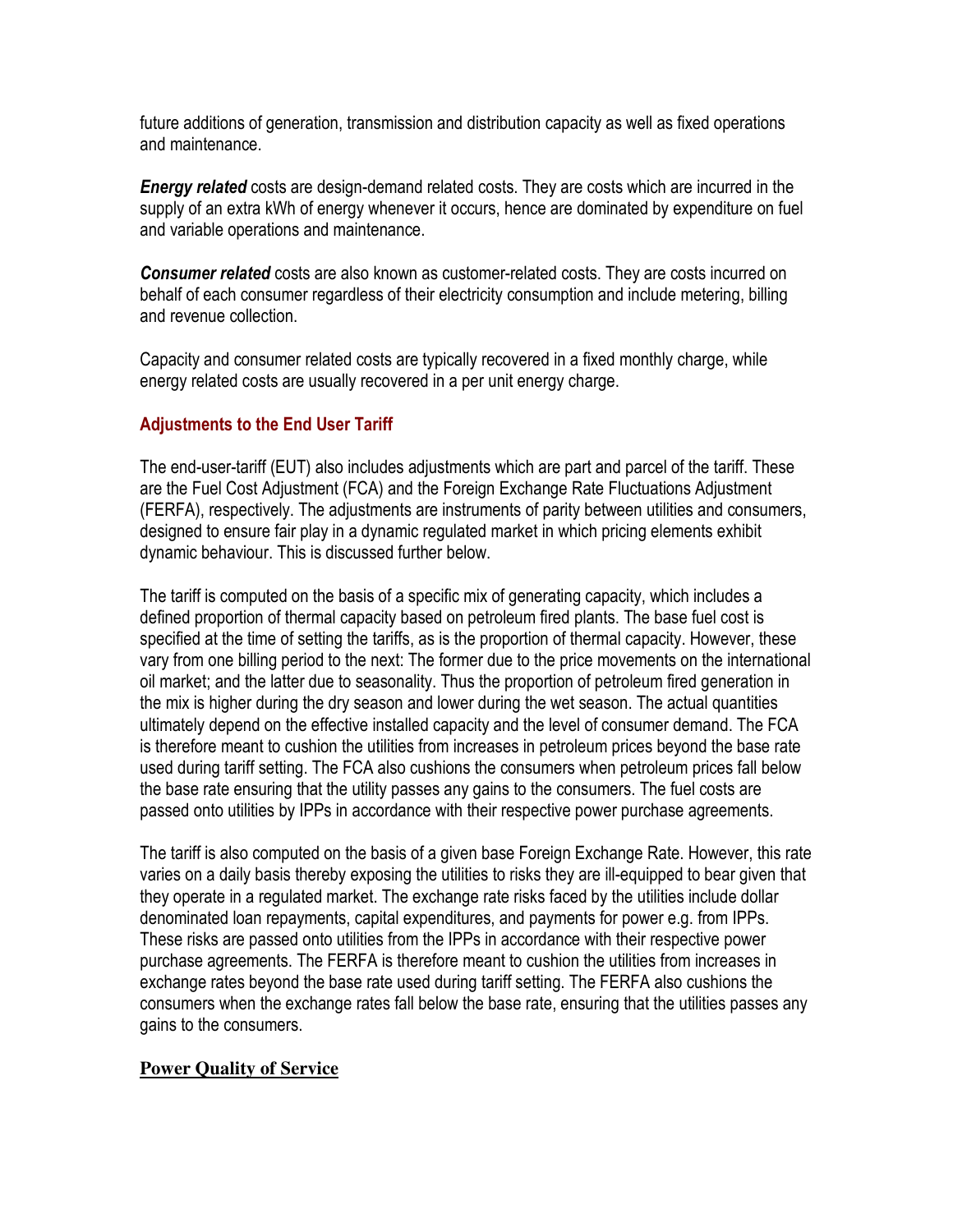A. Standard Frequency - The standard frequency for alternating current distribution systems shall be sixty (60) Hertz, with permissible variations not exceeding maximum and minimum values of 60.3 and 59.7 Hertz.

B. Service Voltage - The following service voltage standards shall be maintained at the point where the electrical system of the supplier and the electrical system of the user are connected.

Table I [These values are ANSI C84.1 (1989). Values shall change if ANSI adopts new standards.]

| Established<br>Standard<br>Service Voltage | Minimum<br>Voltage | Maximum<br>Voltage | Type of Service              |
|--------------------------------------------|--------------------|--------------------|------------------------------|
| 120                                        | 114                | 126                | Single Phase                 |
| 120/240                                    | 114/228            | 126/252            | Single or Polyphase          |
| 208Y/120                                   | 197Y/114           |                    | 218Y/126 Single or Polyphase |
| 240                                        | 228                | 252                | Single or Polyphase          |
| 480Y/277                                   | 456Y/263           | 504Y/291           | Single or Polyphase          |
| 480                                        | 456                | 504                | Single or Polyphase          |

For distances exceeding a 2-mile radius from any distribution sub-station serving the customer, the minimum permissible voltage shall not be less than 97% of the minimum values shown in Table I.

C. Momentary Fluctuations - Momentary fluctuations of voltage and/or frequency at the customer's service shall not be construed as non-compliance with this Section IV, Subsection 2 and for the purposes of these Rules a momentary fluctuation of voltage and/or frequency shall be defined as a change in voltage and/or frequency not exceeding a three (3) second time interval of a non-periodic recurring cycle; provided, however, that fluctuations in frequency and/or voltage having continuous and/or recurring periodic time cycles shall not be considered as compliance with this Section IV; and the public utility shall immediately initiate and complete all necessary action to eliminate and/or correct the cause of such fluctuations, if found to originate directly or indirectly within the public utility's system.

D. Abnormal Conditions - These Rules shall not apply to temporary conditions due to acts of God, windstorm, fire, strikes, insurrections, construction and/or maintenance or other disruptions of service beyond the immediate control of the public utility; provided, however, that all public utilities shall initiate immediate action and proceed without delay and perform all necessary work to restore its system and/or customers' services to normal operating conditions.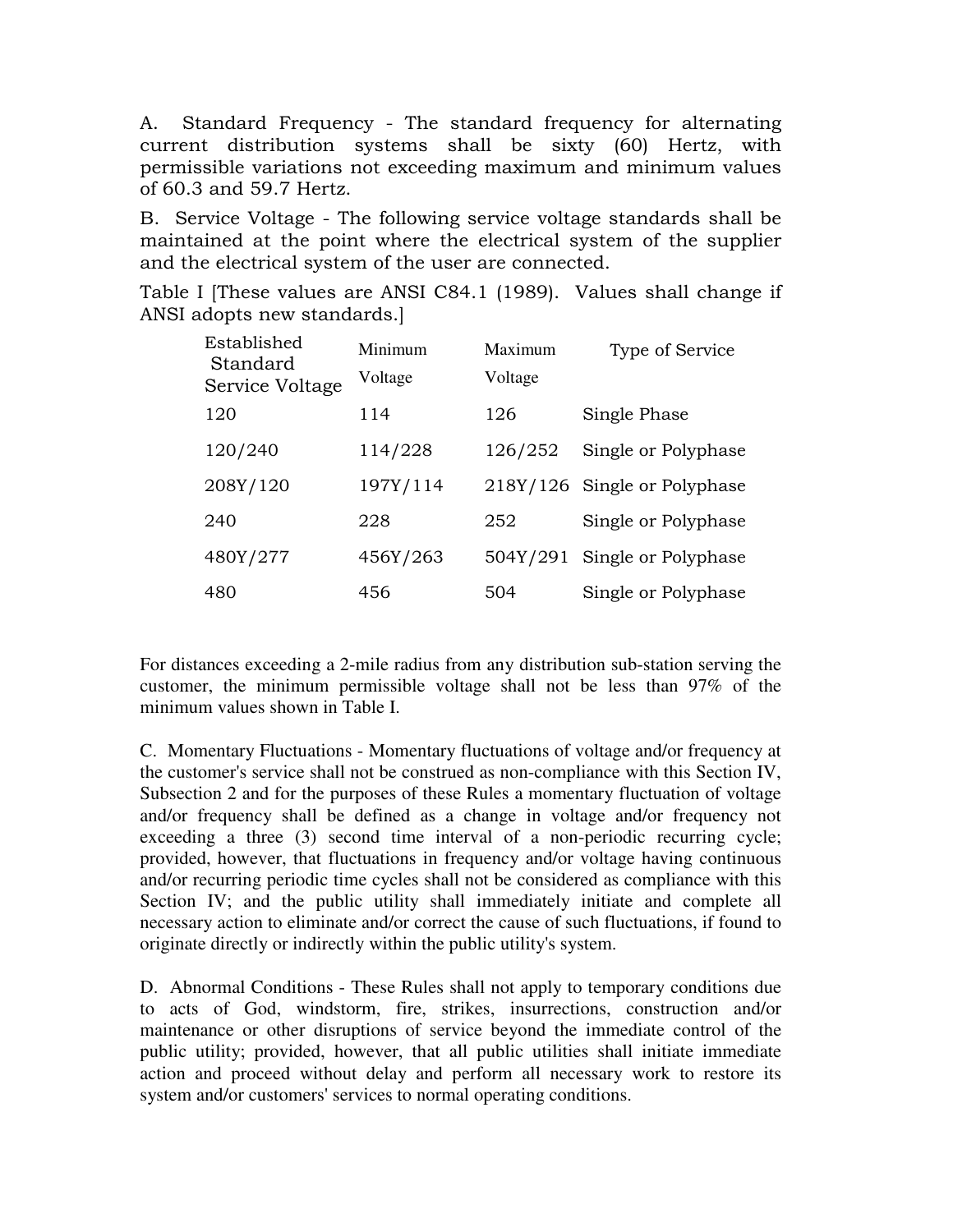E. Special Provisions - No public utility shall be required to maintain service voltage according to Table I, at any point beyond the point where the electrical system of the supplier connects to the electrical system of the user if the wire or cables of the customer are (i) inadequate or undersized (ii) not capable of delivering the customer's normal requirements for electricity, or (iii) not in conformance with the requirements of the National Electric Code or any applicable statute, ordinance, rule or regulation of any authority having jurisdiction.

# V. VOLTAGE SURVEYS AND RECORDS

A. Each public utility shall make a sufficient number of voltage tests for the areas (cities, villages and rural areas) served to indicate compliance with voltage requirements contained in Table 1.

B. All voltage test records shall be retained by the public utility for at least two (2) years and shall be available for inspection by the Division.

### VI. INTERRUPTIONS OF SERVICE

A. Each public utility shall use all reasonable means to avoid interruption of service but should an interruption occur, service shall be re-established within the shortest time practicable, consistent with safety requirements.

B. Each public utility shall make a record of all interruptions of service of more than five (5) minutes' duration affecting the entire distribution system of a single community or the entire distribution circuit serving a division of a community and shall include in such record the date and time of interruption, approximate number of customers affected, the date and time of service restoration, and, when known, the cause of such interruption. Reports with reference to such service interruption shall be made monthly to the Division on Form E-1.

C. Each utility shall notify the Commission (or a designated member of the staff) by telephonic means of any major interruption of service when the interruption results in 1000 or more customer hours between normal working hours increasing to 3000 or more customer hours after normal business hours. A company having less than 5,000 customers will notify the Commission when outages exceed 100 customer hours during normal working hours and increasing to 200 customer hours after normal business hours.

D. When service is interrupted to perform work on lines or equipment, such work shall be done at a time causing minimum inconvenience to customers consistent with the circumstances. Customers seriously affected by such interruption shall, whenever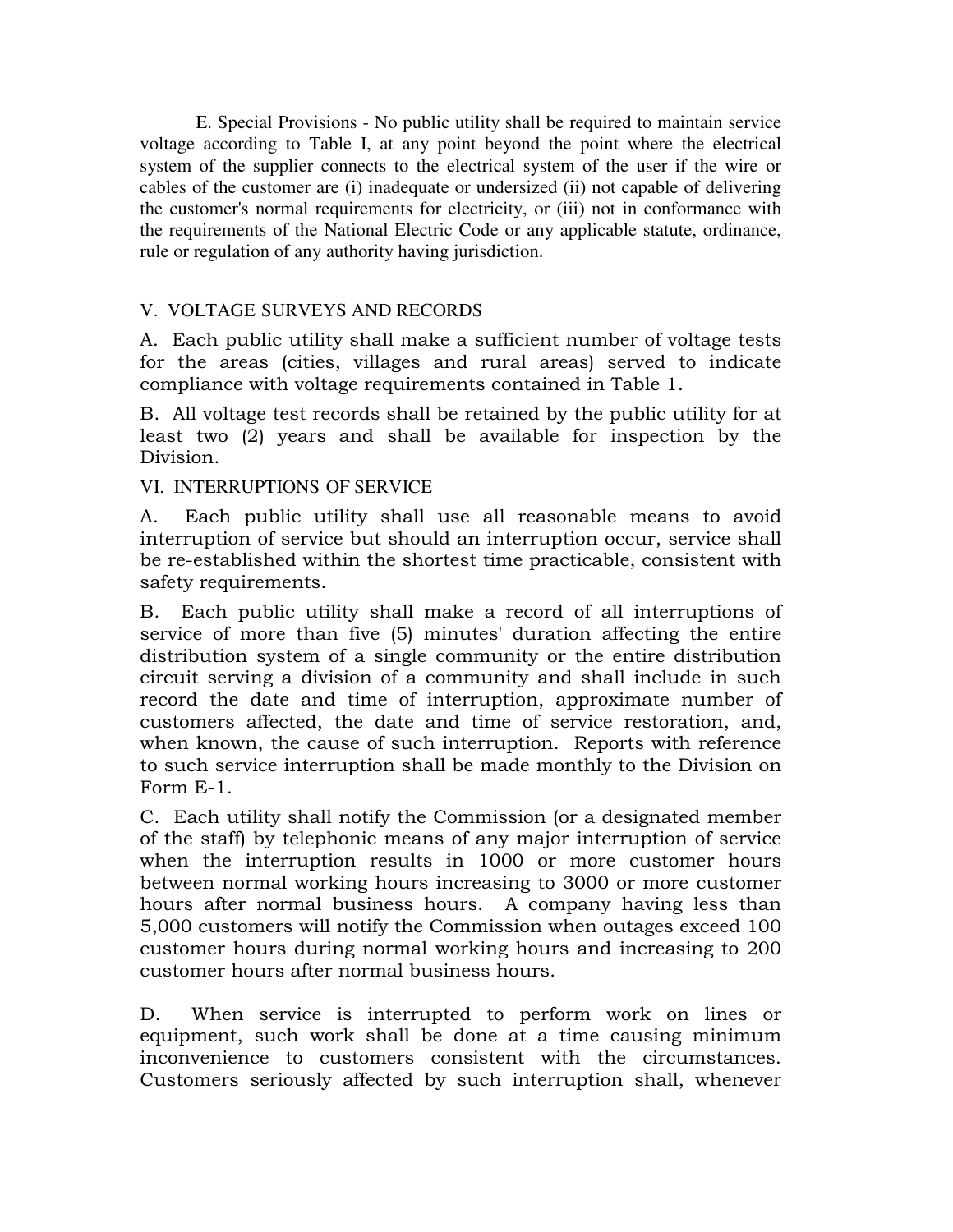reasonably possible, be notified of the time and expected duration of the service interruption.

#### **Electricity Supplier Licensing and Reporting**

38.5.8001 GENERAL REQUIREMENT TO OBTAIN LICENSE TO SUPPLY ELECTRICITY (1) All electricity suppliers, including unregulated public utility affiliates, for-profit affiliates of cooperative utilities that provide electricity supply service using public utility distribution facilities, market aggregators, marketers and brokers must file an application and receive a license from the public service commission before selling or offering to sell electricity to consumers in the state of Montana. An application must include a certificate of service showing that the application was sent to each distribution services provider on a list of providers created and maintained by the commission. The commission will issue a license within 30 days of receipt of a complete application. The commission may reject an application deemed incomplete or inadequate, and issue an order specifying the deficiencies of the application and, if practical, identify alternative ways to overcome deficiencies.

(2) An electric cooperative supplying electricity to its members is not required to obtain a license from the commission, whether or not the electric cooperative has opened its local distribution system to other suppliers. A for-profit affiliate of an electric cooperative must obtain a license from the commission before supplying electricity to the parent cooperative=s members. (History: Sec. 69-8403, MCA; IMP, Sec. 69-8- 404, MCA; NEW, 1998 MAR p. 1929, Eff. 7/17/98.)

### 38.5.8002 CONTENTS OF APPLICATION FOR LICENSE TO SUPPLY ELECTRICITY

(1) Except as provided for in (2) and (3), an applicant shall include the following information in an application for a license to supply electricity: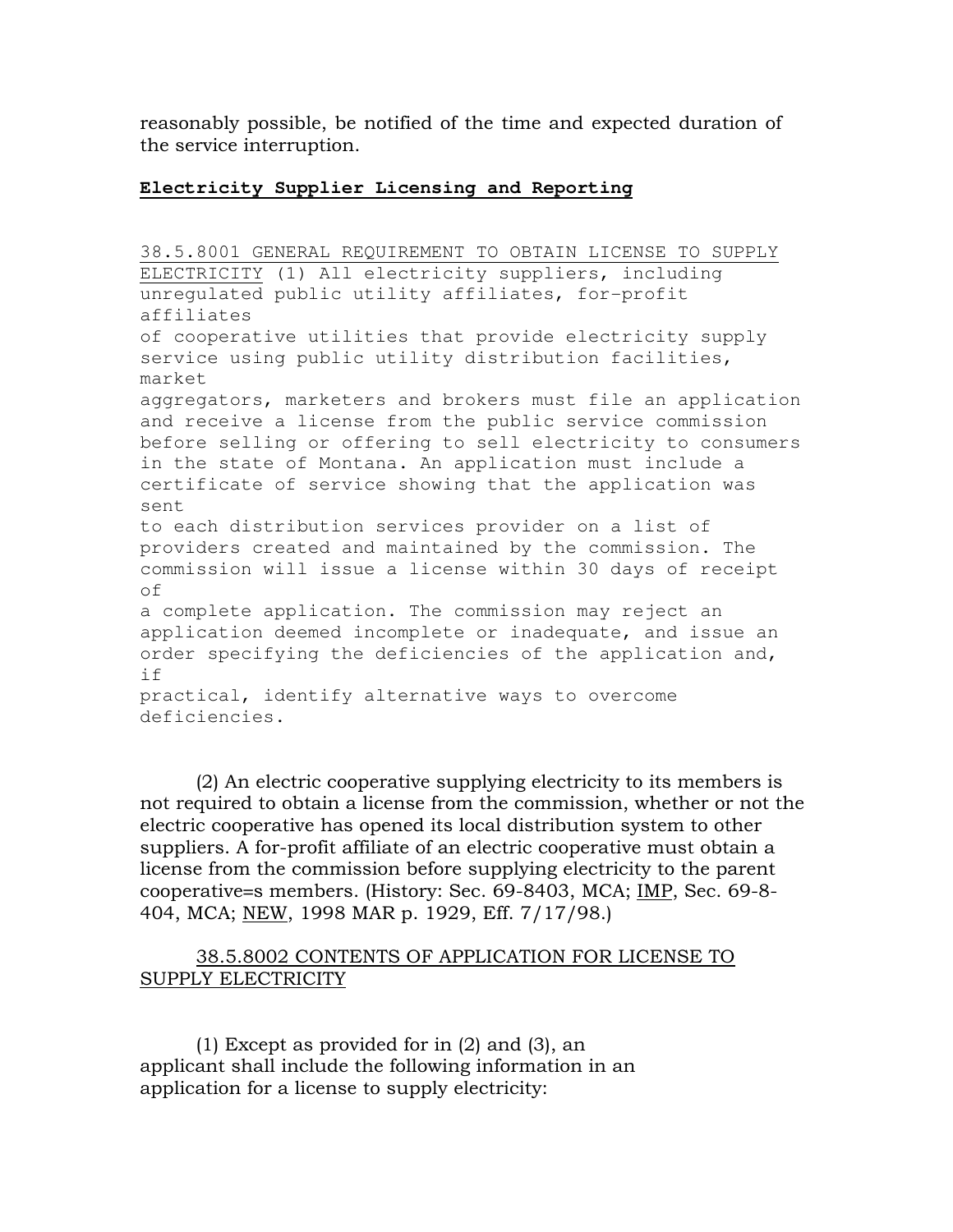(a) complete business name of the applicant, and all names that may be used when marketing electricity supply services to consumers;

(b) complete street and mailing address of the applicant=s principal office;

(c) if intending to serve or solicit residential or commercial (under 300 kW) consumers, the address and direct,

toll-free phone number of the department or office that should be contacted by consumers regarding supply;

(d) the name of a regulatory contact who should be contacted regarding the application, and the address, direct phone number, fax number and e-mail address of that person;

(e) the name and business address of all applicant=s officers and directors, partners, or other similar officials, and a statement that neither the applicant, nor any of its officers and directors, partners or other similar officials are currently in violation of, and within the past three years have not violated, any state or federal consumer protection laws or rules;

(f) descriptions of the activities and purposes of applicant, including:

(i) customer segments which applicant intends to serve or solicit (e.g., residential, small business (under 20 kW), commercial, industrial); and

(ii) a list of public utility and cooperative utility electric distribution service territories in which applicant intends to provide service or solicit customers;

(g) a list of affiliates, a corporate organization diagram, a description of each affiliate=s activities and purposes, a description of any distribution facilities owned or operated

by an affiliate in the state of Montana and the status of open and nondiscriminatory access to those facilities for all electricity suppliers;

(h) the state(s) under which applicant is organized, the form(s) of organization (corporation, partnership, association, firm, individual, etc.), the date of organization and duration, and a list of states where applicant is currently licensed or registered to provide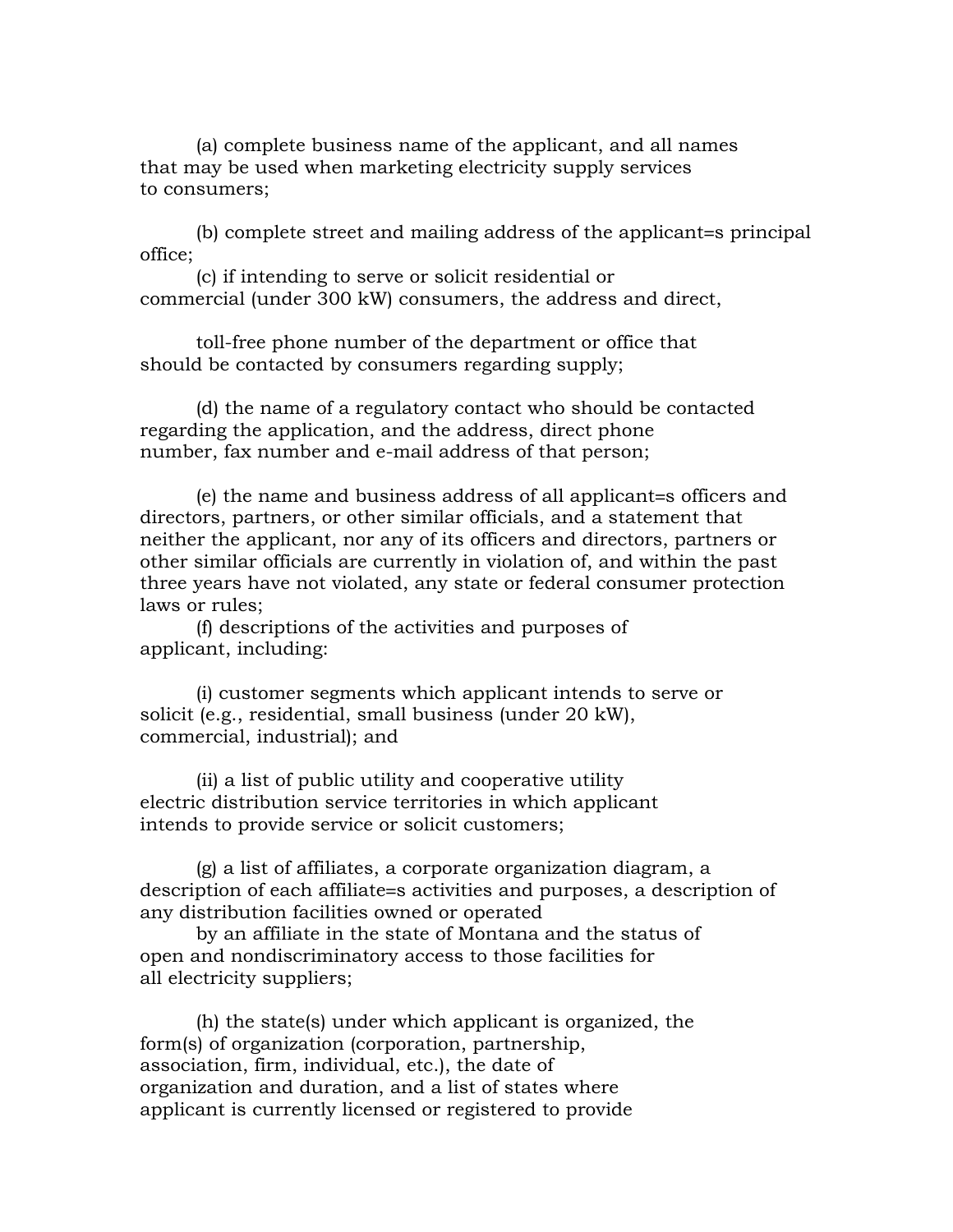electricity supply;

(i) an agreement that, on commission request, the applicant will demonstrate that it has obtained generation capacity, power purchases and transmission rights sufficient to deliver subscribed retail electricity services with adequate reserves;

(j) an agreement to comply with reliability criteria established by the North American electric reliability council and the western systems coordinating council and mid-continent area power pool, as applicable;

(k) prior to executing contracts with residential and

commercial (under 300 kW) customers, a demonstration of applicant=s financial integrity through one of the following:

(i) a long term bond (or other senior debt) rating of BBB-, or equivalent debt or credit rating, obtained in one of the following ways:

(A) the rating must be determined by Standard and Poors, Dunn and Bradstreet Information Services, or another recognized U.S. or Canadian debt or credit rating service, or

(B) the applicant may, at its own expense, obtain a private rating from a recognized debt rating service, or request that an independent accountant or financial advisor, mutually acceptable to the commission and the applicant, prepare an equivalent evaluation based on the financial rating methodology, criteria, and ratios for the industry as published by the above rating agencies from time to time;

(ii) two years of audited financial statements; or

#### (iii) a \$100,000 performance bond;

(l) most recent annual report to shareholders; and

(m) copies of standard forms or contracts used to provide service to residential and commercial (under 300 kW) customers.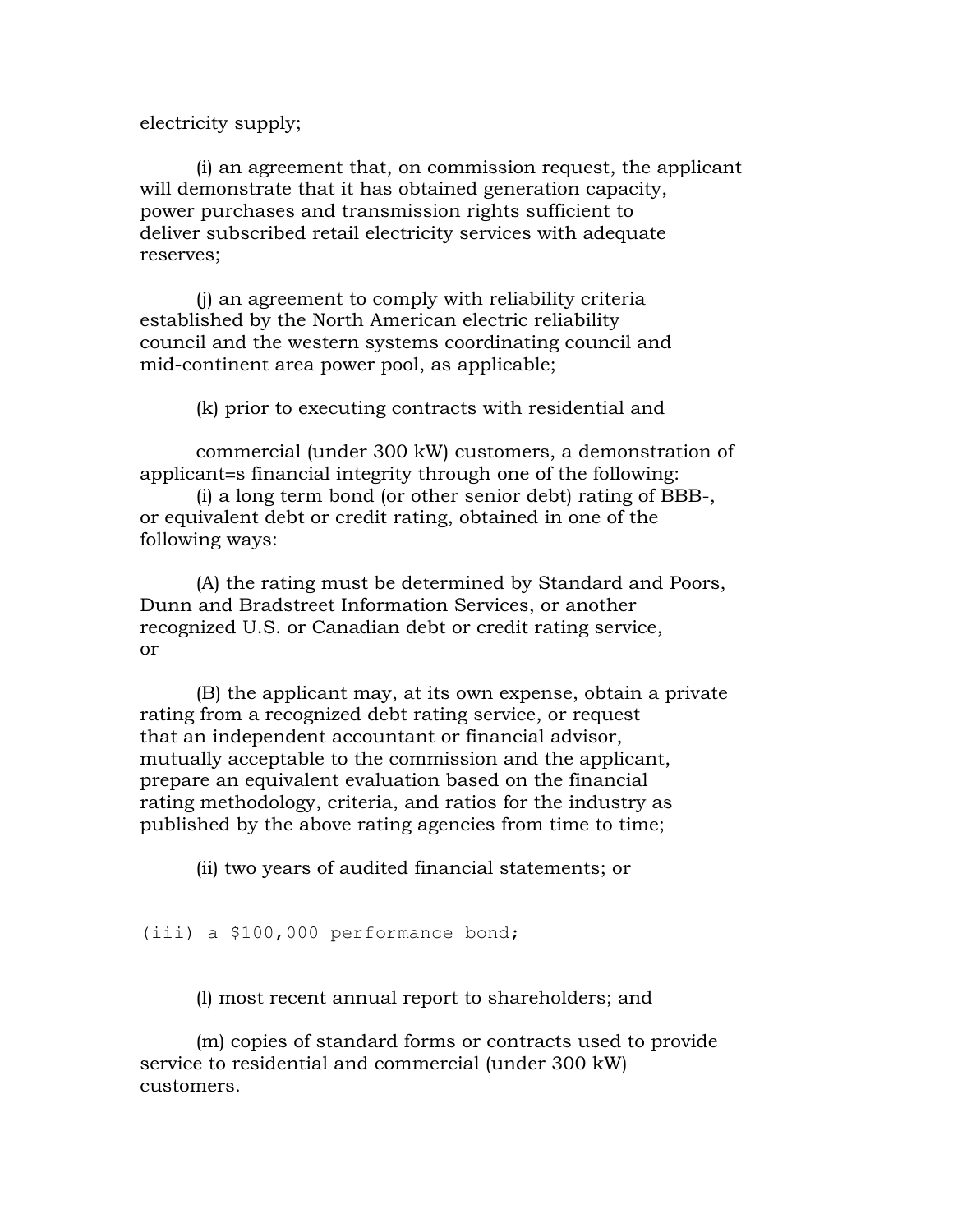(2) An electricity supply broker not taking title to electricity supplies but acting as an agent or intermediary in the sale or purchase of electricity shall include the following information in an application to supply electricity:

(a) complete name of the applicant, and all names that may be used when marketing or brokering;

(b) complete street and mailing address of the applicant's principal office;

(c) the name of the person to contact regarding the application, and the address, direct phone number, fax number and e-mail address of that person;

(d) descriptions of the activities and purposes of applicant, including:

(i) customer segments which applicant intends to serve or solicit (e.g., residential, small business (under 20 kW), commercial, industrial); and

(ii) a list of public utility and cooperative utility electric distribution service territories in which applicant intends to provide service or solicit customers;

(e) a list of affiliates, a corporate organization diagram, a description of each affiliate=s activities and purposes and any distribution facilities owned or operated by an affiliate in the state of Montana and the status of open and nondiscriminatory access to those facilities for all electricity suppliers; and

(f) a description of all ownership interests in any supplier operations.

(3) A broker or marketer obtaining a license pursuant to (2) of this rule may not sell retail electricity supplies in the state of Montana, be an aggregator or engage in market aggregation by taking title to electricity for sale to retail end-use customers unless it has submitted the information listed in (1) of this rule and the commission has determined the information to be complete and adequate. (History: Sec. 69-8-403, MCA; IMP, Sec. 69-8-404, MCA; NEW, 1998 MAR 1929, Eff. 7/17/98.)

#### 38.5.8003 ELECTRONIC REGISTRATION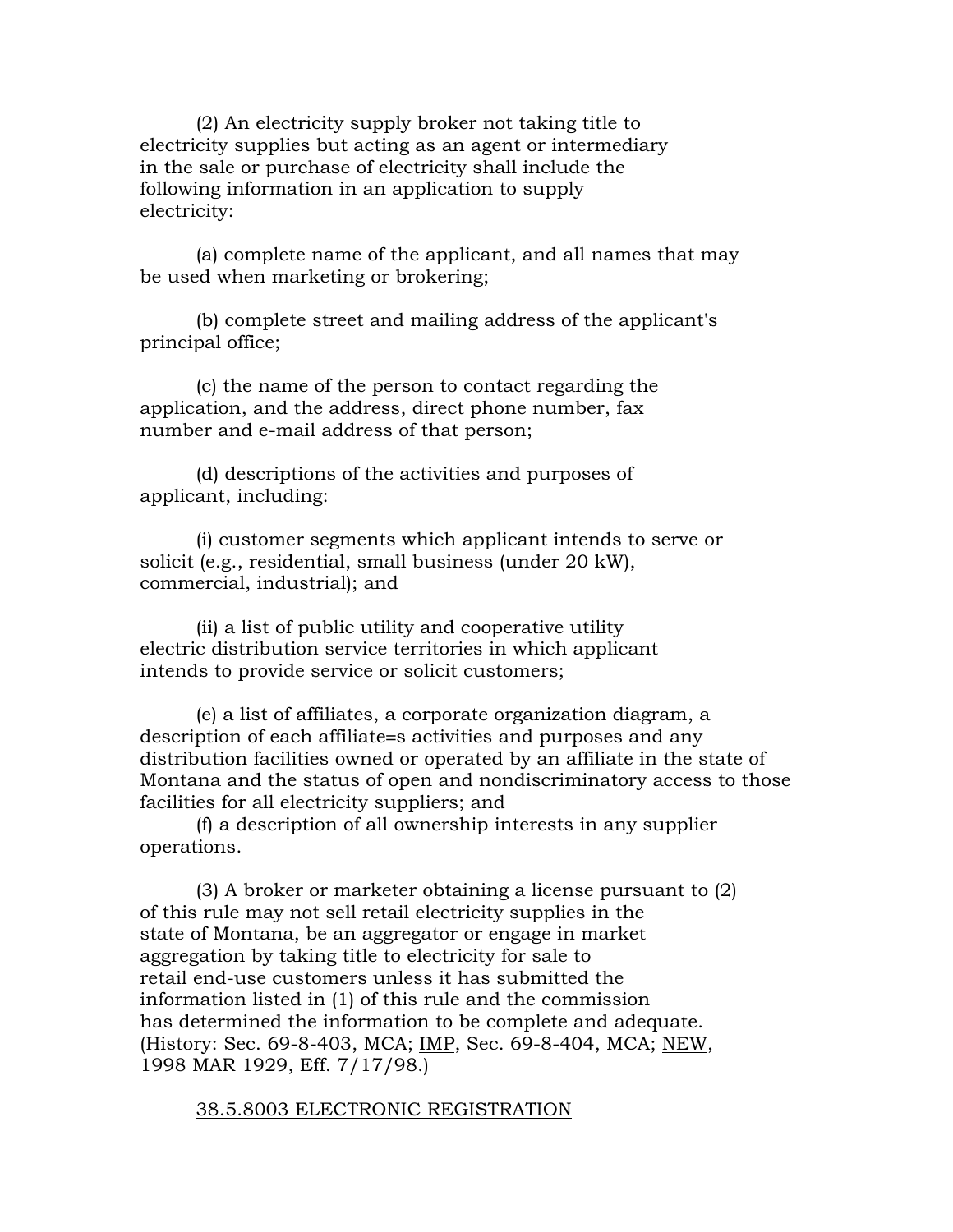(1) Licensed electricity suppliers must complete and maintain an electronic registration form on the commission=s internet web site as a condition of remaining licensed. Licensed suppliers must provide the following information electronically:

(a) the complete business name of the applicant, and all names that may be used when marketing electricity supply or brokering services to consumers;

(b) the complete street and mailing address of the applicant=s principal office;

(c) the name, address, direct phone number, fax number and e-mail address of a regulatory contact person;

(d) a customer service telephone number, which must be tollfree if the supplier serves or solicits residential and commercial (under 300 kW) customers;

(e) customer segments served (e.g., residential, small business (under 20 kW), commercial, industrial);

(f) if serving or soliciting residential and small business (under 20 kW) customers, a description of, and prices for, the standard service offer; and

(g) public utility and cooperative utility electric distribution service territories where products are offered to customers under 20 kW. (History: Sec. 69-8-403, MCA; IMP, Sec. 69-8-404, MCA; NEW, 1998 MAR p. 1929, Eff. 7/17/98.)

#### 38.5.8004 ANNUAL REPORTS

(1) On an annual basis on or before August 1, or more frequently if the commission so orders, licensed electricity suppliers must update the information required under ARM 38.5.8002 and file reports containing the following information for the previous 12 month period ending June 30:

(a) a descriptive list of products and services offered to residential and commercial (under 300 kW) customers (e.g., variable/formula-based electricity supply, fixed price electricity supply, environmentally oriented or "green" electricity supply, demand-side energy management products and services, metering services, billing services, other customer account services);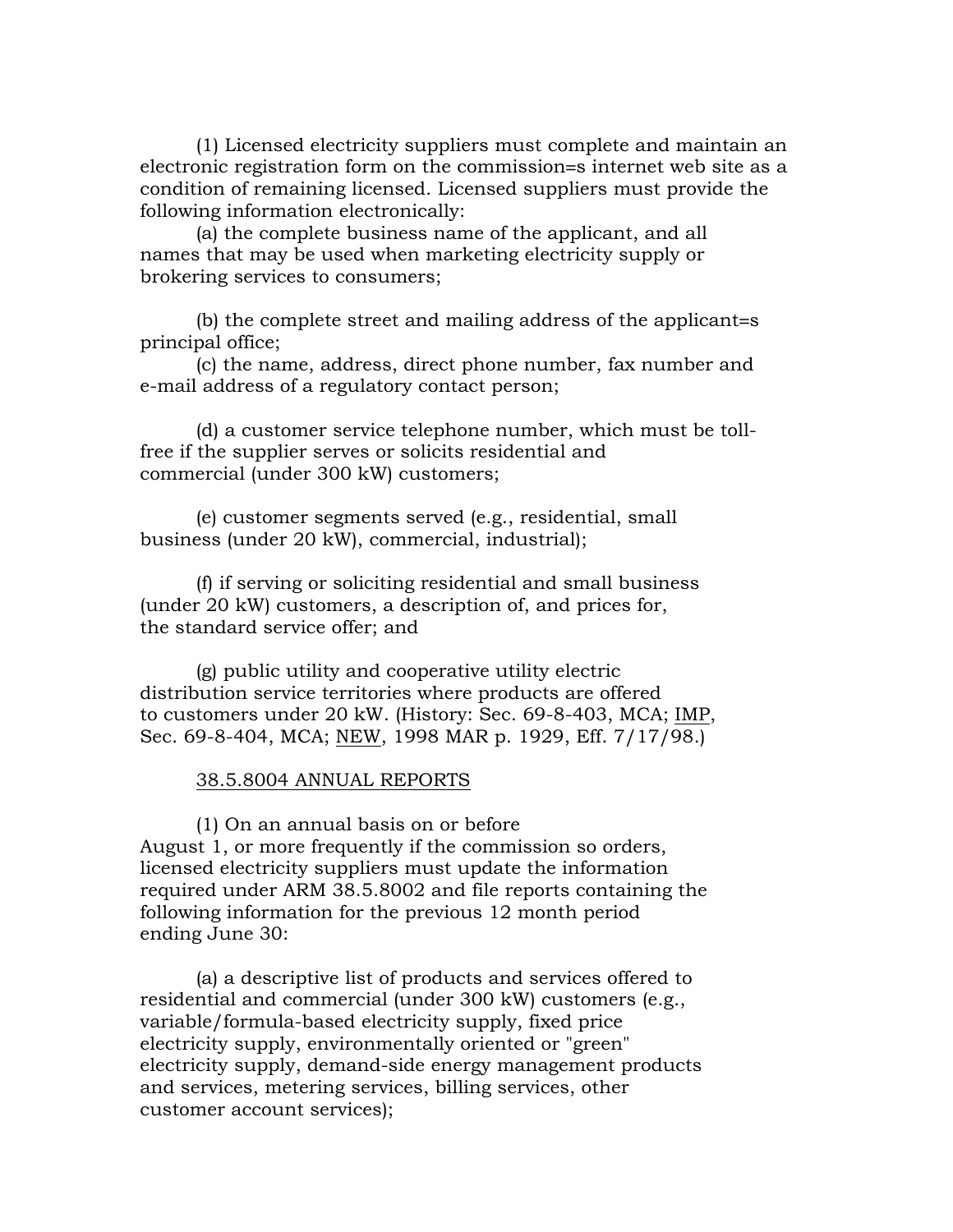(b) the aggregate number of Montana residential subscribers, aggregate sales in units and revenues, and number and average term of contracts signed with Montana residential customers in the reporting period;

(c) the number of times distribution companies had to provide emergency supply service for the reporting supplier; and

(d) the aggregate number of Montana commercial (under 300 kW) subscribers, aggregate sales in units and revenues and average term of contracts signed with Montana commercial customers in the reporting period.

(2) A supplier may request a protective order for information provided in (1)(a), (b) and (d). (History: Sec. 69-8-403, MCA; IMP, Sec. 69-8-404, MCA; NEW, 1998 MAR p. 1929, Eff. 7/17/98.)

#### 38.5.8005 STANDARD SERVICE OFFER

(1) Licensed suppliers serving residential and small business (under 20 kW) customers must maintain a standard service offer characterized by:

(a) service contracts no longer than three months, except as provided in (3);

(b) fixed prices per kilowatt-hour of consumption and per kW demand, as applicable, subject to (2) through (4).

(2) Standard service offer prices may vary by season and for consumption blocks of at least 400 kilowatt-hours.

(3) The standard service offer may include a budget/fixed monthly bill option, in which case the contract term may extend for no more than 12 months. The historical average consumption used to compute the customer=s bill amount must be prominently identified and explained on the monthly bill.

(4) Licensed suppliers may modify the price(s) and structure

of their standard service offers, within the framework set forth in this rule, at any time by updating the supplier=s electronic registration information.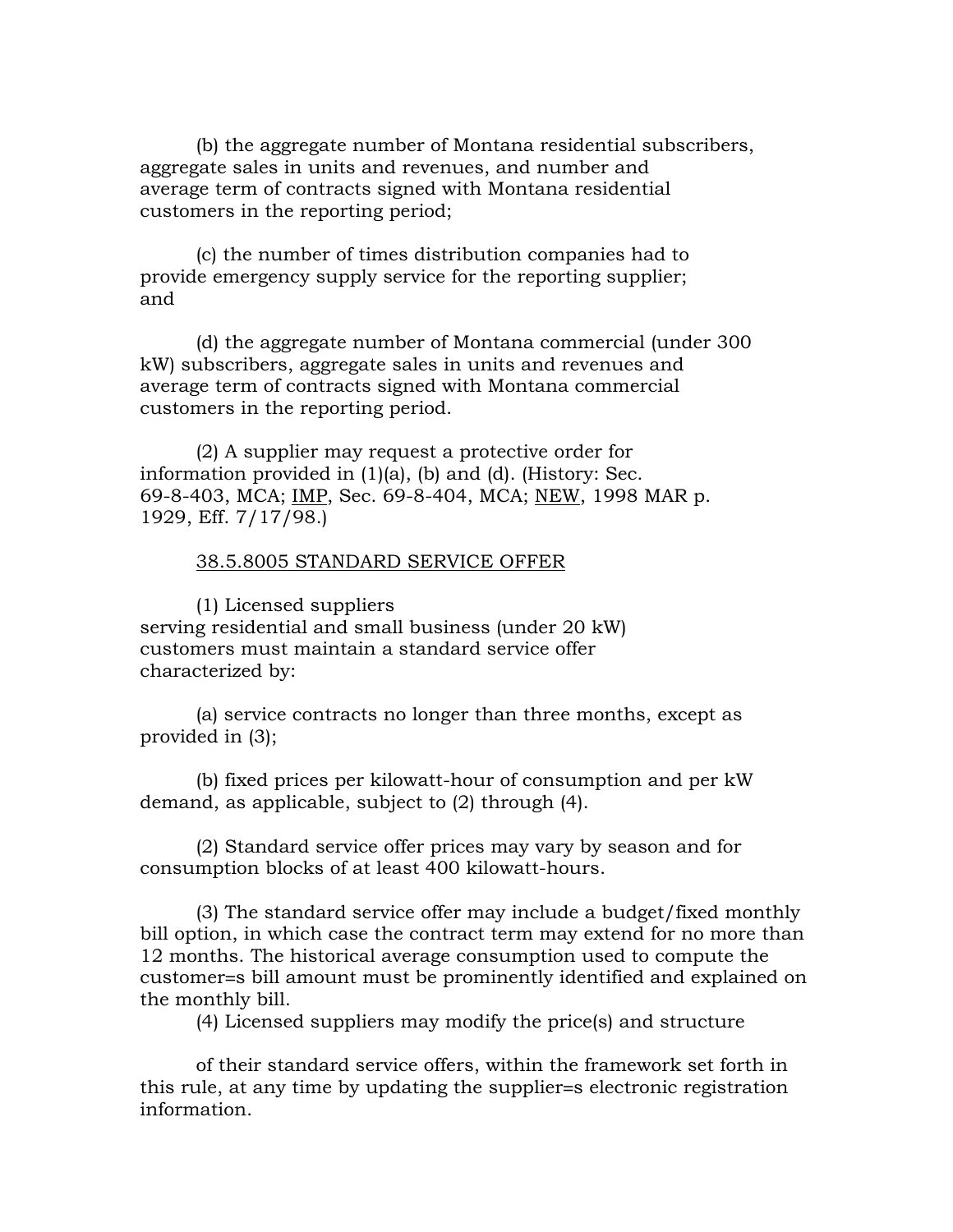(5) Licensed suppliers serving residential and small business (under 20 kW) customers may offer other services to these customer segments, in addition to the standard service offer. (History: Sec. 69-8-403, MCA; IMP, Sec. 69-8-404, MCA; NEW, 1998 MAR p. 1929, Eff. 7/17/98.)

#### 38.5.8006 SERVICE CONTRACT

(1) All rates, terms and conditions for supply service must be provided to a retail consumer in a service contract, written in plain language. The service contract must be signed by the consumer and returned to the supplier before any service is provided. For residential and commercial (under 300 kW) electricity consumers, the front page of a service contract shall prominently and clearly disclose:

(a) the term of the contract; and

(b) the effective price for electricity supply service, in

cents per kilowatt-hour for various levels of consumption typical for the consumer's customer segment;

(c) whether the price is fixed or variable and, if variable, a general description of the potential range and possible causes of price variations and the pricing formula or index, as applicable;

(d) the amount of any late payment penalties and an explanation of when they apply;

(e) an explanation of conditions under which the supplier will terminate the supply agreement; and

(f) the toll-free telephone number.

(2) All customer or miscellaneous surcharges must be prominently identified and explained in the service contract.

(3) No supplier, distribution service provider, transmission service provider, system services provider, energy service provider, metering service provider, billing service provider, or other company or individual involved in the sale or delivery of electricity may disclose individual consumer information to others without prior written consent